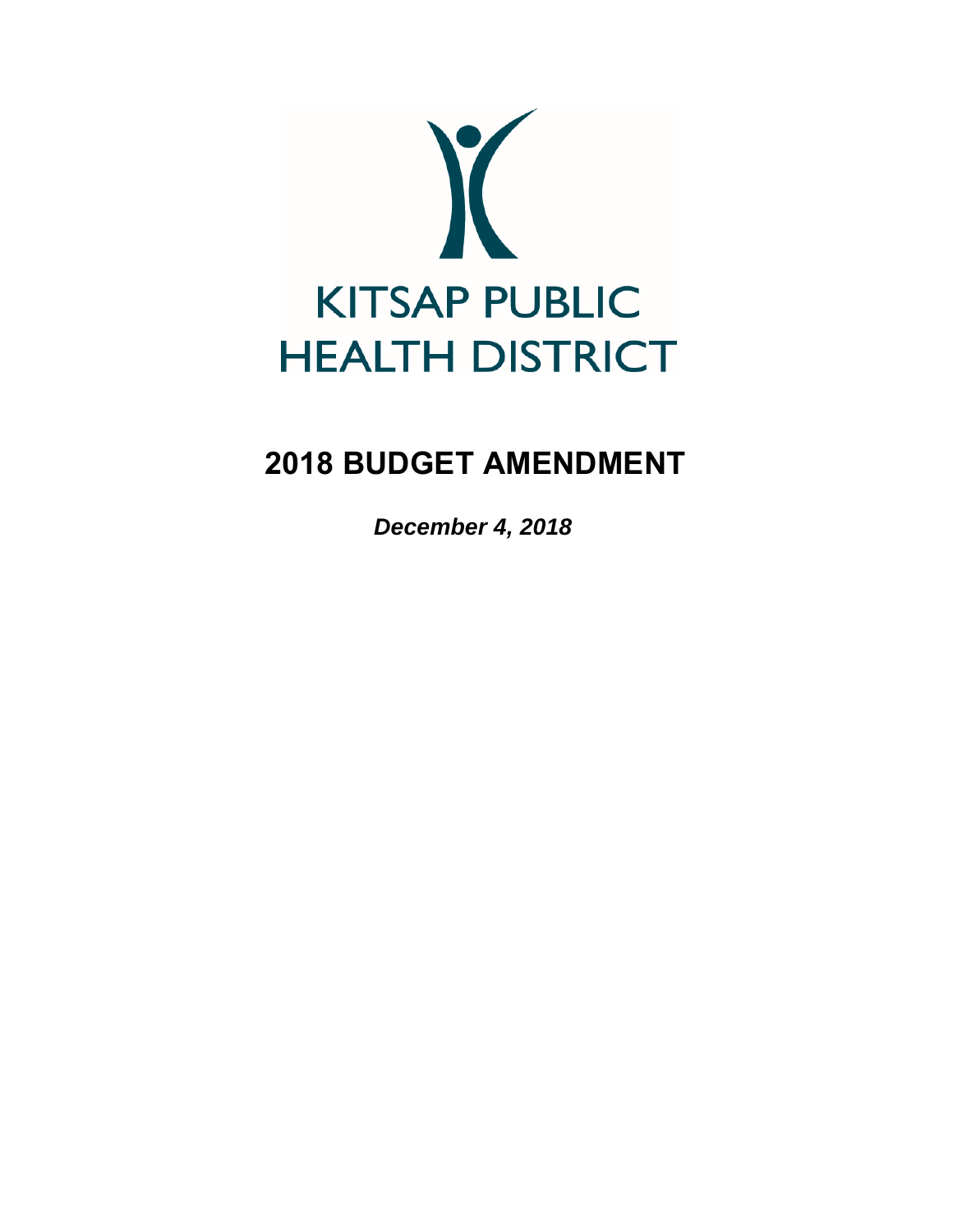# **Kitsap Public Health District**

# *2018 BUDGET AMENDMENT*

|                                                     | <b>PAGE</b> |
|-----------------------------------------------------|-------------|
| Agencywide Revenues and Other Sources of Funds      | 3           |
| Agencywide Expenditures and Other Uses of Funds     | 4           |
| <b>ADMINISTRATIVE SERVICES DIVISION</b>             |             |
| <b>Administrative Services Division Summary</b>     | 5           |
| <b>Administrative Services</b>                      | 6           |
| Assessment and Epidemiology                         | 7           |
| Public Health Emergency Preparedness and Response   | 8           |
| <b>COMMUNITY HEALTH DIVISION</b>                    |             |
| <b>Community Health Division Summary</b>            | 9           |
| <b>Community Health Division Administration</b>     | 10          |
| <b>Healthy Communities Summary</b>                  | 11          |
| <b>Chronic Disease Prevention</b>                   | 12          |
| <b>Nurse Family Partnership</b>                     | 13          |
| <b>Parent Child Health</b>                          | 14          |
| <b>Clinical Services Summary</b>                    | 15          |
| <b>Communicable Disease</b>                         | 16          |
| <b>BCCHP</b>                                        | 17          |
| <b>HIV/AIDS</b>                                     | 18          |
| Health Insurance Navigator                          | 19          |
| <b>Infectious Disease Prevention</b>                | 20          |
| Tuberculosis                                        | 21          |
| <b>ENVIRONMENTAL HEALTH DIVISION</b>                |             |
| <b>Environmental Health Division Summary</b>        | 22          |
| <b>Environmental Health Division Administration</b> | 23          |
| <b>Drinking Water</b>                               | 24          |
| Food and Living Environment                         | 25          |
| Onsite Sewage                                       | 26          |
| <b>Pollution Identification and Correction</b>      | 27          |
| Solid and Hazardous Waste                           | 28          |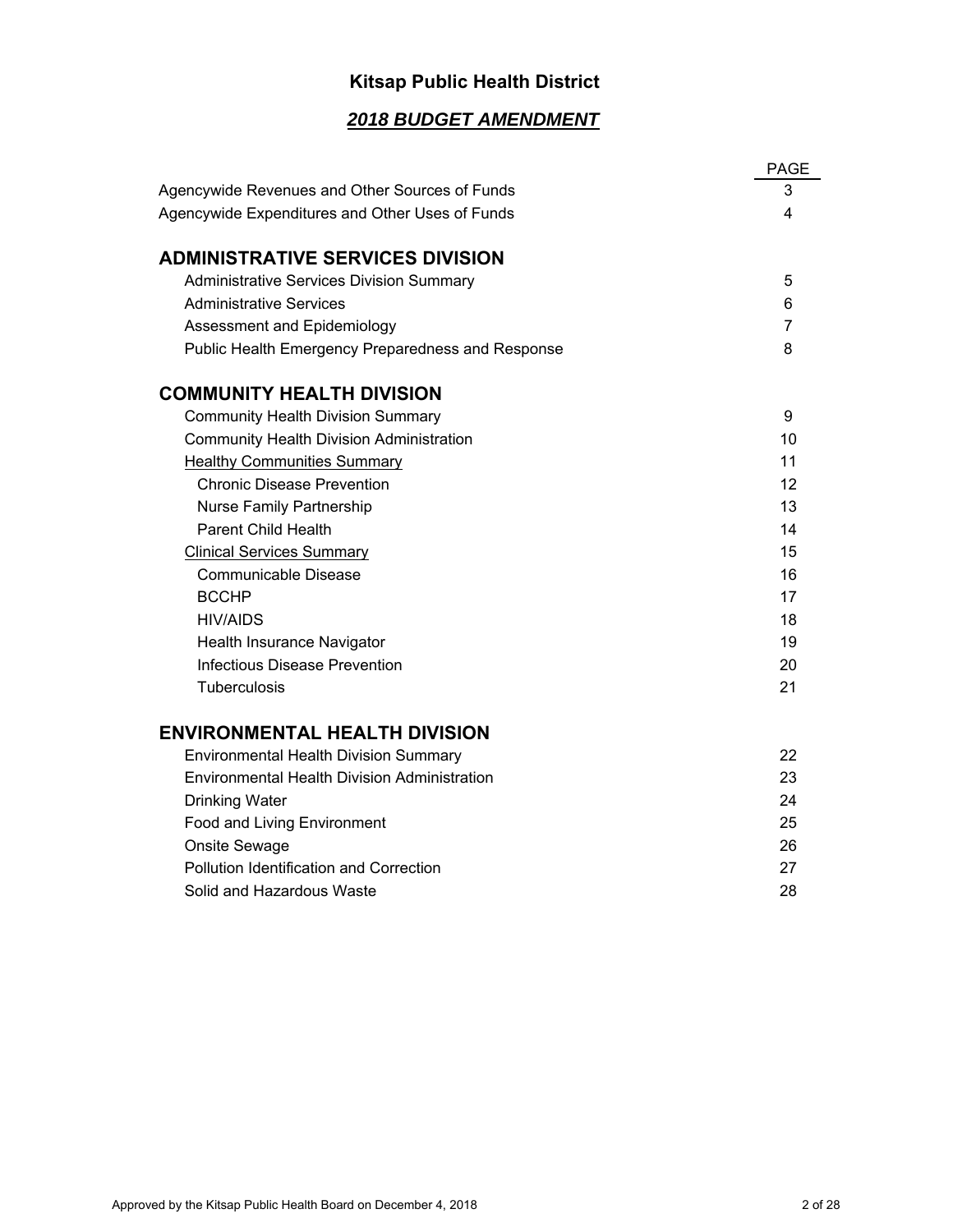### **Kitsap Public Health District 2018 BUDGET AMENDMENT AGENCYWIDE REVENUES & OTHER SOURCES OF FUNDS**

| <b>REVENUES</b>                                                   |     | <b>BUDGET</b> | <b>BUDGET - Amd 1</b> |     | <b>DIFFERENCE</b> | <b>DIFFERENCE</b>            |
|-------------------------------------------------------------------|-----|---------------|-----------------------|-----|-------------------|------------------------------|
|                                                                   |     | 2018          | 2018                  |     |                   | FROM 2018 (\$) FROM 2018 (%) |
| <b>CONTRACTS &amp; GRANTS</b>                                     |     |               |                       |     |                   |                              |
| Administrative Services: General Services, OCH & Vital Statistics | \$  | 480,510       | \$<br>381,868         | \$  | (98, 642)         | $-20.53%$                    |
| Administration Services: PHEPR & Assessment/Epidemiology          |     | 330,713       | 449,000               |     | 118,287           | 35.77%                       |
| <b>Community Health</b>                                           |     | 2,134,582     | 2,268,784             |     | 134,202           | 6.29%                        |
| <b>Environmental Health</b>                                       |     | 520,521       | 625,647               |     | 105,126           | 20.20%                       |
| <b>Total Contracts &amp; Grants</b>                               | \$  | 3,466,326     | \$<br>3,725,299 \$    |     | 258,973           | 7.47%                        |
| <b>FEES</b>                                                       |     |               |                       |     |                   |                              |
| Administrative Services: General Services & Vital Statistics      | \$  | 139,493       | \$<br>139,493 \$      |     |                   | N/A                          |
| Administration Services: PHEPR & Assessment/Epidemiology          |     | 250,112       | 262,000               |     | 11,888            | 4.75%                        |
| <b>Community Health</b>                                           |     | 535,083       | 454,370               |     | (80, 713)         | $-15.08%$                    |
| <b>Environmental Health</b>                                       |     | 5,091,756     | 5,086,606             |     | (5, 150)          | $-0.10%$                     |
| <b>Total Fees</b>                                                 | \$  | 6,016,444     | \$<br>5,942,469 \$    |     | (73, 975)         | $-1.23%$                     |
| <b>LOCAL &amp; STATE GOVERNMENT FLEXIBLE FUNDING - GENERAL</b>    |     |               |                       |     |                   |                              |
| <b>PUBLIC HEALTH</b>                                              | \$  | 45,932        | \$<br>45,932 \$       |     |                   | N/A                          |
| Bainbridge Island                                                 |     |               |                       |     |                   |                              |
| <b>Bremerton</b>                                                  |     | 44,245        | 44,245                |     |                   | N/A                          |
| <b>Kitsap County</b>                                              |     | 1,299,655     | 1,299,655             |     |                   | N/A                          |
| Kitsap County - Allocated to Tuberculosis Control                 |     | 99,868        | 99,868                |     |                   | N/A                          |
| Port Orchard                                                      |     | 9,825         | 9,825                 |     |                   | N/A                          |
| Poulsbo                                                           |     | 10,585        | 10,585                |     |                   | N/A                          |
| State Public Health Assistance Funds                              |     | 997,476       | 997,476               |     |                   | N/A                          |
| <b>Total Local Government Flexible Funding</b>                    | \$  | 2,507,586     | \$<br>2,507,586 \$    |     |                   | N/A                          |
| <b>LOCAL GOVERNMENT CONTRIBUTIONS - NDGC MORTGAGE</b>             |     |               |                       |     |                   |                              |
| Bainbridge Island                                                 | \$  | 5,543         | \$<br>5,543           | ∣\$ |                   | N/A                          |
| <b>Bremerton</b>                                                  |     | 9,448         | 9,448                 |     |                   | N/A                          |
| <b>Kitsap County</b>                                              |     | 40,665        | 40,665                |     |                   | N/A                          |
| Port Orchard                                                      |     | 3,222         | 3,222                 |     |                   | N/A                          |
| Poulsbo                                                           |     | 2,382         | 2,382                 |     |                   | N/A                          |
| <b>Total Local Government NDGC Mortgage</b>                       | \$  | 61,260        | 61,260 \$<br>\$       |     |                   | N/A                          |
| <b>MISCELLANEOUS INCOME</b>                                       |     |               |                       |     |                   |                              |
| Interest Income                                                   | \$  | 20,800        | 36,000 \$<br>\$       |     | 15,200            | 73.08%                       |
| Other Income                                                      |     | 5,100         | 5,100                 |     |                   | N/A                          |
| <b>Total Miscellaneous Income</b>                                 | \$  | 25,900 \$     | 41,100 \$             |     | 15,200            | 58.69%                       |
| <b>TOTAL REVENUES</b>                                             | \$  | 12,077,516 \$ | $12,277,714$ \$       |     | 200,198           | 1.66%                        |
| <b>FUND BALANCE</b>                                               |     |               |                       |     |                   |                              |
| Use or (Designate): Drinking Water                                | \$  | $111,435$ \$  | 145,564 \$            |     | 34,129            | 30.63%                       |
| Use or (Designate): HIV/AIDS                                      |     |               |                       |     |                   | N/A                          |
| Use or (Designate): On-Site Sewage                                |     | (93, 743)     | (70,020)              |     | 23,723            | $-25.31%$                    |
| Use or (Designate): Solid & Hazardous Waste                       |     | 122,143       | 18,200                |     | (103, 943)        | $-85.10%$                    |
| Use or (Designate): Tuberculosis                                  |     | 17,739        | (12,983)              |     | (30, 722)         | -173.19%                     |
| Use or (Source) of Unrestricted/Undesignated Fund Balance         |     | 59,417        | 41,042                |     | (18, 375)         | $-30.93%$                    |
| Total Change in Fund Balance                                      | \$  | $216,991$ \$  | 121,803 \$            |     | (95, 188)         | -43.87%                      |
| <b>TOTAL REVENUES &amp; OTHER SOURCES OF FUNDS</b>                | \$  | 12,294,507    | \$<br>12,399,517 \$   |     | 105,010           | 0.85%                        |
| <b>REVENUES &amp; OTHER SOURCES OVER (SHORT) OF EXPENDITURES</b>  | -\$ |               | \$                    |     |                   |                              |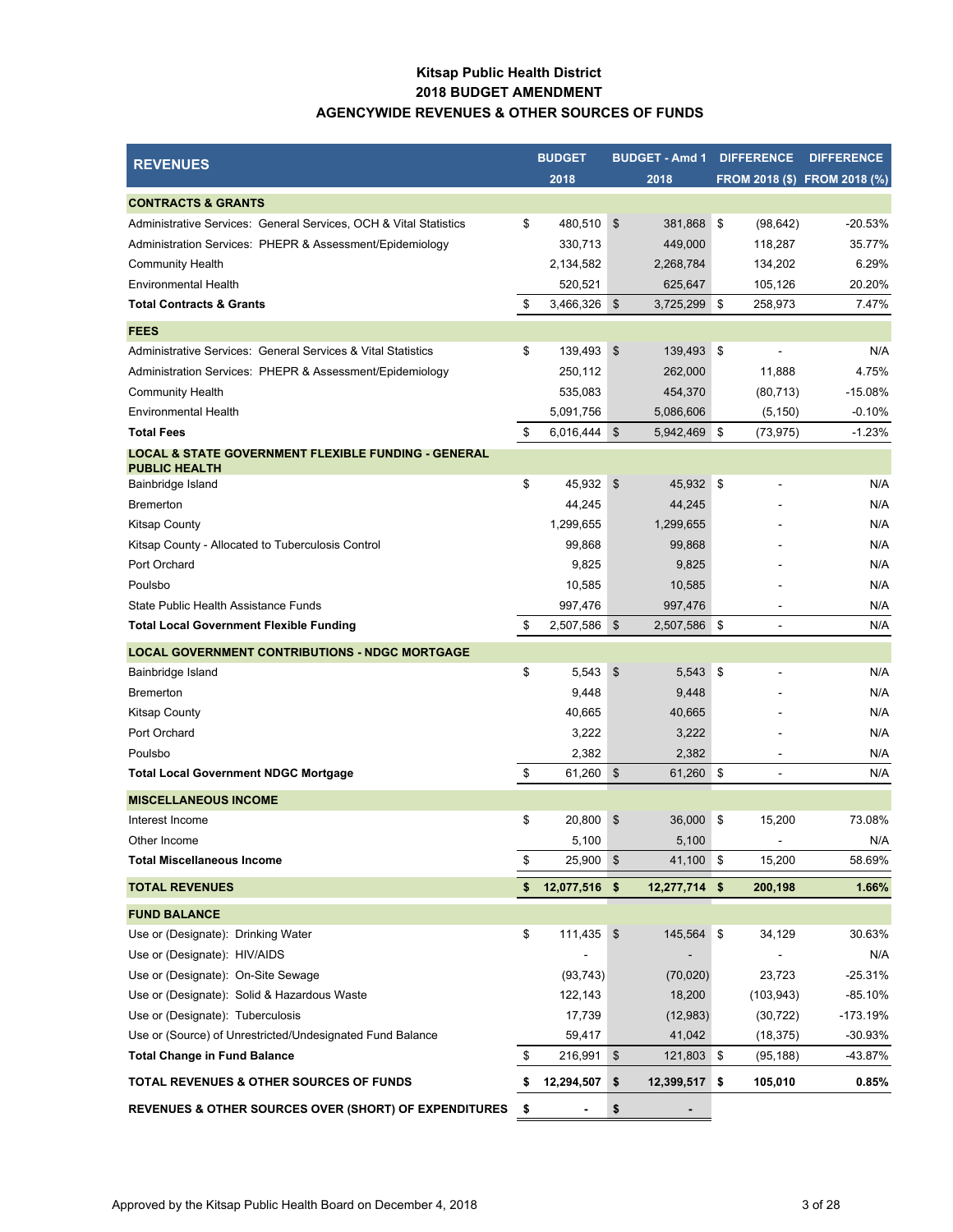# **Kitsap Public Health District AGENCYWIDE EXPENDITURES & OTHER USES OF FUNDS 2018 BUDGET AMENDMENT**

| <b>EXPENDITURES</b>                         |    | <b>BUDGET</b> |               | <b>BUDGET - Amd 1</b> | <b>DIFFERENCE</b> | <b>DIFFERENCE</b>            |
|---------------------------------------------|----|---------------|---------------|-----------------------|-------------------|------------------------------|
|                                             |    | 2018          |               | 2018                  |                   | FROM 2018 (\$) FROM 2018 (%) |
| <b>Personnel Costs</b>                      |    |               |               |                       |                   |                              |
| Salaries & Wages                            | \$ | 6,831,011     | \$            | 6,958,827             | \$<br>127,816     | 1.87%                        |
| Payroll Taxes                               |    | 545,152       |               | 555,493               | 10,341            | 1.90%                        |
| <b>Benefits</b>                             |    | 1,981,733     |               | 2,013,833             | 32,100            | 1.62%                        |
| Unemployment                                |    | 40,695        |               | 41,262                | 567               | 1.39%                        |
| <b>Subtotal Personnel Costs</b>             | \$ | 9,398,591     | \$            | 9,569,415             | \$<br>170,824     | 1.82%                        |
| <b>Non-Personnel Costs</b>                  |    |               |               |                       |                   |                              |
| Supplies                                    | \$ | 261,940       | $\frac{1}{2}$ | 261,940               | \$                | 0.00%                        |
| Office Equipment <\$5,000                   |    | 6,660         |               | 6,660                 |                   | 0.00%                        |
| Computer Software <\$5,000                  |    | 21,500        |               | 21,500                |                   | 0.00%                        |
| Computer Hardware <\$5,000                  |    | 98,524        |               | 98,524                |                   | 0.00%                        |
| <b>Professional Services</b>                |    | 1,095,144     |               | 997,161               | (97, 983)         | $-8.95%$                     |
| Legal Services                              |    | 69,904        |               | 58,904                | (11,000)          | $-15.74%$                    |
| Communications                              |    | 109,736       |               | 109,736               |                   | 0.00%                        |
| Travel & Mileage                            |    | 107,148       |               | 109,148               | 2,000             | 1.87%                        |
| Parking & Commute Trip Reduction            |    | 24,330        |               | 25,786                | 1,456             | 5.98%                        |
| Advertising                                 |    | 5,850         |               | 5,850                 |                   | 0.00%                        |
| Rentals & Leases                            |    | 39,018        |               | 39,018                |                   | 0.00%                        |
| Insurance                                   |    | 116,444       |               | 116,444               |                   | 0.00%                        |
| <b>Utilities</b>                            |    | 1,300         |               | 2,775                 | 1,475             | 113.46%                      |
| Repairs & Maintenance                       |    | 119,670       |               | 119,670               |                   | 0.00%                        |
| Operations & Maintenance: Government Center |    | 326,113       |               | 334,351               | 8,238             | 2.53%                        |
| Training                                    |    | 93,539        |               | 93,539                |                   | 0.00%                        |
| Miscellaneous                               |    | 79,796        |               | 109,796               | 30,000            | 37.60%                       |
| Equipment >\$5,000                          |    |               |               |                       |                   | N/A                          |
| Computer Software > \$5,000                 |    |               |               |                       |                   | N/A                          |
| Computer Hardware > \$5,000                 |    | 13,000        |               | 13,000                |                   | 0.00%                        |
| Government Center Debt Principal            |    | 165,000       |               | 165,000               |                   | 0.00%                        |
| Government Center Debt Interest             |    | 141,300       |               | 141,300               |                   | 0.00%                        |
| Non-Expenditures                            |    |               |               |                       |                   | N/A                          |
| <b>Subtotal Non-Personnel Costs</b>         | 5  | 2,895,916     | \$            | 2,830,102             | \$<br>(65, 814)   | $-2.27%$                     |
| <b>TOTAL EXPENDITURES</b>                   |    | 12,294,507    | \$            | 12,399,517            | \$<br>105,010     | 0.85%                        |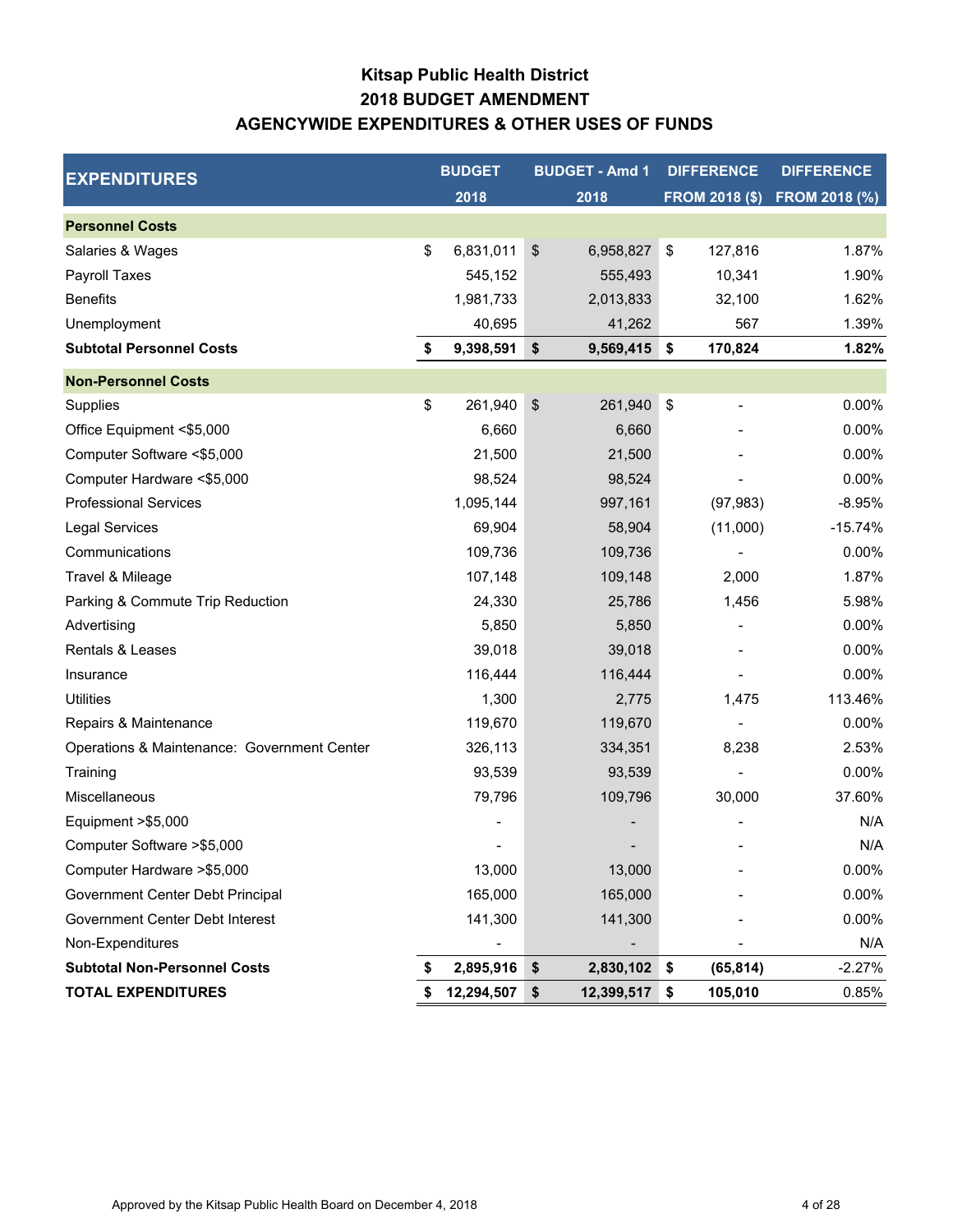# **Kitsap Public Health District 2018 BUDGET AMENDMENT ADMINSTRATIVE SERVICES DIVISION - SUMMARY**

|                                                  | <b>BUDGET</b>   | <b>BUDGET - Amd 1</b> |
|--------------------------------------------------|-----------------|-----------------------|
|                                                  | 2018            | 2018                  |
| <b>REVENUES</b>                                  |                 |                       |
| <b>DIRECT PROGRAM REVENUES</b>                   | \$<br>1,287,988 | \$<br>1,334,721       |
| State & Local Flexible Funding Needed to Balance | 417,624         | 125,352               |
| <b>TOTAL REVENUES</b>                            | \$<br>1,705,612 | \$<br>1,460,073       |
| <b>EXPENDITURES</b>                              |                 |                       |
| <b>Personnel Costs</b>                           |                 |                       |
| Salaries & Wages                                 | \$<br>2,352,075 | \$<br>2,343,471       |
| Payroll Taxes                                    | 186,468         | 185,773               |
| <b>Benefits</b>                                  | 677,208         | 662,401               |
| Unemployment                                     | 14,049          | 14,003                |
| <b>Subtotal Personnel Costs</b>                  | \$<br>3,229,800 | \$<br>3,205,648       |
| <b>Non-Personnel Costs</b>                       |                 |                       |
| Supplies                                         | \$<br>85,944    | \$<br>85,944          |
| Office Equipment <\$5,000                        | 3,660           | 3,660                 |
| Computer Software <\$5,000                       | 21,500          | 21,500                |
| Computer Hardware <\$5,000                       | 23,273          | 23,273                |
| <b>Professional Services</b>                     | 280,193         | 214,128               |
| <b>Legal Services</b>                            | 37,500          | 26,500                |
| Communications                                   | 60,888          | 60,888                |
| Travel & Mileage                                 | 10,889          | 10,889                |
| Parking & Commute Trip Reduction                 | 9,420           | 13,376                |
| Advertising                                      | 1,350           | 1,350                 |
| <b>Rentals &amp; Leases</b>                      | 29,040          | 29,040                |
| Insurance                                        | 114,830         | 114,830               |
| <b>Utilities</b>                                 | 1,300           | 2,775                 |
| Repairs & Maintenance                            | 81,329          | 81,329                |
| Operations & Maintenance: Government Center      | 28,687          | 27,653                |
| Training                                         | 35,725          | 35,725                |
| <b>Miscellaneous</b>                             | 42,160          | 42,160                |
| Equipment >\$5,000                               |                 |                       |
| Computer Software > \$5,000                      |                 |                       |
| Computer Hardware > \$5,000                      | 13,000          | 13,000                |
| Government Center Debt Principal                 | 165,000         | 165,000               |
| Government Center Debt Interest                  | 141,300         | 141,300               |
| Non-Expenditures                                 |                 |                       |
| <b>Subtotal Non-Personnel Costs</b>              | \$<br>1,186,988 | \$<br>1,114,320       |
| <b>PROGRAM EXPENDITURES</b>                      | \$<br>4,416,788 | \$<br>4,319,968       |
| Administrative Services Overhead                 | (2,711,176)     | (2,859,895)           |
| TOTAL EXPENDITURES W/OVERHEAD DISTRIBUTED        | \$<br>1,705,612 | \$<br>1,460,073       |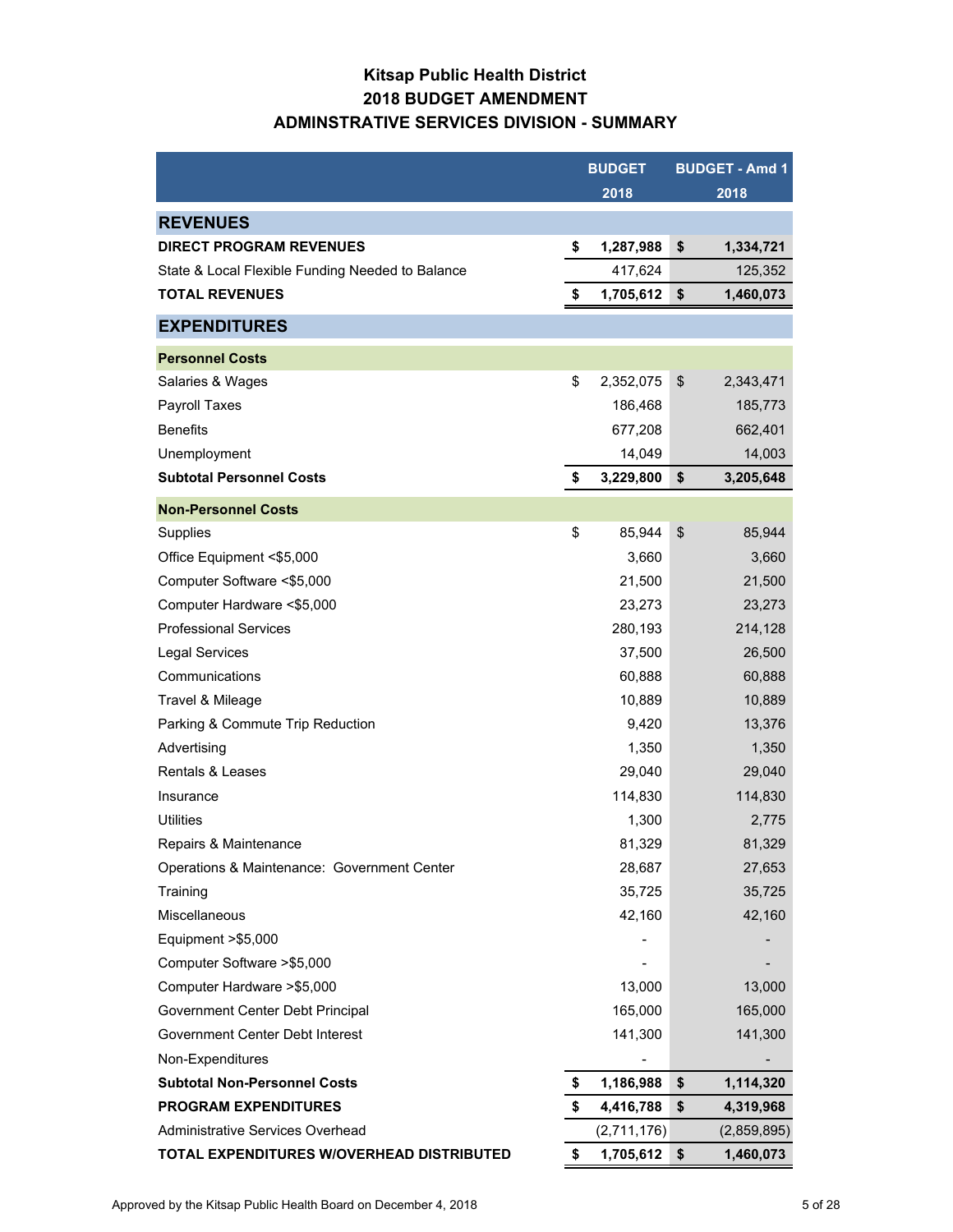#### **Kitsap Public Health District 2018 BUDGET AMENDMENT ADMINISTRATIVE SERVICES**

|                                                         |          | <b>BUDGET</b>             | <b>BUDGET - Amd 1</b>    |
|---------------------------------------------------------|----------|---------------------------|--------------------------|
|                                                         |          | 2018                      | 2018                     |
| <b>REVENUES</b>                                         |          |                           |                          |
| <b>Contracts &amp; Grants</b>                           |          |                           |                          |
| DSHS Medicaid Match - Kitsap Connect                    | \$       |                           | \$<br>25,000             |
| Bremerton Salvation Army Services                       |          |                           | 30,000                   |
| <b>OCH Support</b>                                      |          |                           |                          |
| Kitsap Connects - 1/10th of 1%                          |          | 480,510                   | 326,868                  |
| Non-Revenue - KCHP Passthrough Contributions            |          | $\overline{a}$            |                          |
| <b>Subtotal</b>                                         | \$       | 480,510                   | \$<br>381,868            |
| <b>Fees</b><br><b>Birth Certificates</b>                |          |                           |                          |
| Death Certificates                                      | \$       | 80,000<br>47,543          | \$<br>80,000<br>47,543   |
| Social Security Verification                            |          |                           |                          |
| Vital Statistics Postage & Handling                     |          | 11,950                    | 11,950                   |
| <b>Subtotal Vital Statistics</b>                        | \$       | 139,493                   | \$<br>139,493            |
| <b>Other Revenues</b>                                   |          |                           |                          |
| Bainbridge - NDGC                                       | \$       | 5,543                     | \$<br>5,543              |
| Bremerton - NDGC                                        |          | 9,448                     | 9,448                    |
| Kitsap County - NDGC                                    |          | 40,665                    | 40,665                   |
| Port Orchard - NDGC                                     |          | 3,222                     | 3,222                    |
| Poulsbo - NDGC                                          |          | 2,382                     | 2,382                    |
| <b>Flex Court Restitution</b>                           |          | 1.650                     | 1,650                    |
| Admin - Other                                           |          | 800                       | 800                      |
| Sale of Surplus Property                                |          |                           |                          |
| Donations                                               |          |                           |                          |
| Cashiers' Over/Short                                    |          |                           |                          |
| Interest                                                |          | 20,800                    | 36,000                   |
| Non-Revenue                                             |          | 2,650                     | 2,650                    |
| <b>Subtotal Other Revenues</b><br><b>TOTAL REVENUES</b> | \$<br>\$ | 87,160                    | \$<br>102,360            |
|                                                         |          | 707,163                   | \$<br>623,721            |
| <b>EXPENDITURES</b>                                     |          |                           |                          |
|                                                         |          |                           |                          |
|                                                         |          |                           |                          |
| <b>Personnel Costs</b>                                  |          |                           |                          |
| Salaries & Wages                                        | \$       | 1,950,476                 | \$<br>1,944,776          |
| Payroll Taxes<br><b>Benefits</b>                        |          | 154,381                   | 153,908                  |
| Unemployment                                            |          | 547,697<br>11,643         | 548,454<br>11,614        |
| <b>Subtotal Personnel Costs</b>                         | \$       | 2,664,197                 | \$<br>2,658,752          |
|                                                         |          |                           |                          |
| <b>Non-Personnel Costs</b>                              |          |                           |                          |
| Supplies                                                | \$       | 84,084<br>3,660           | \$<br>84,084             |
| Office Equipment <\$5,000<br>Computer Software <\$5,000 |          | 21,200                    | 3,660<br>21,200          |
| Computer Hardware <\$5,000                              |          | 23,273                    | 23,273                   |
| <b>Professional Services</b>                            |          | 280,193                   | 214,128                  |
| <b>Legal Services</b>                                   |          | 36,000                    | 25,000                   |
| Communications                                          |          | 53,350                    | 53,350                   |
| Travel & Mileage                                        |          | 8,470                     | 8,470                    |
| Parking & Commute Trip Reduction                        |          | 4,200                     | 7,892                    |
| Advertising                                             |          | 1,350                     | 1,350                    |
| Rentals & Leases                                        |          | 29,040                    | 29,040                   |
| Insurance                                               |          | 114,830                   | 114,830                  |
| Utilities                                               |          | 1,300                     | 2,775                    |
| Repairs & Maintenance                                   |          | 78,129                    | 78,129                   |
| Operations & Maintenance: Government Center             |          | $\overline{\phantom{a}}$  | $\overline{\phantom{a}}$ |
| Training                                                |          | 21,925                    | 21,925                   |
| Miscellaneous                                           |          | 41,905                    | 41,905                   |
| Equipment >\$5,000                                      |          | $\overline{a}$            |                          |
| Computer Software > \$5,000                             |          | Ĭ.                        |                          |
| Computer Hardware > \$5,000                             |          | 13,000                    | 13,000                   |
| Government Center Debt Principal                        |          | 165,000                   | 165,000                  |
| Government Center Debt Interest<br>Non-Expenditures     |          | 141,300<br>$\overline{a}$ | 141,300                  |
| <b>Subtotal Non-Personnel Costs</b>                     | \$       | 1,122,209                 | \$<br>1,050,311          |

Administrative Services Overhead<br>
TOTAL EXPENDITURES W/OVERHEAD DISTRIBUTED 5 813,723 \$590,931

**TOTAL EXPENDITURES W/OVERHEAD DISTRIBUTED \$**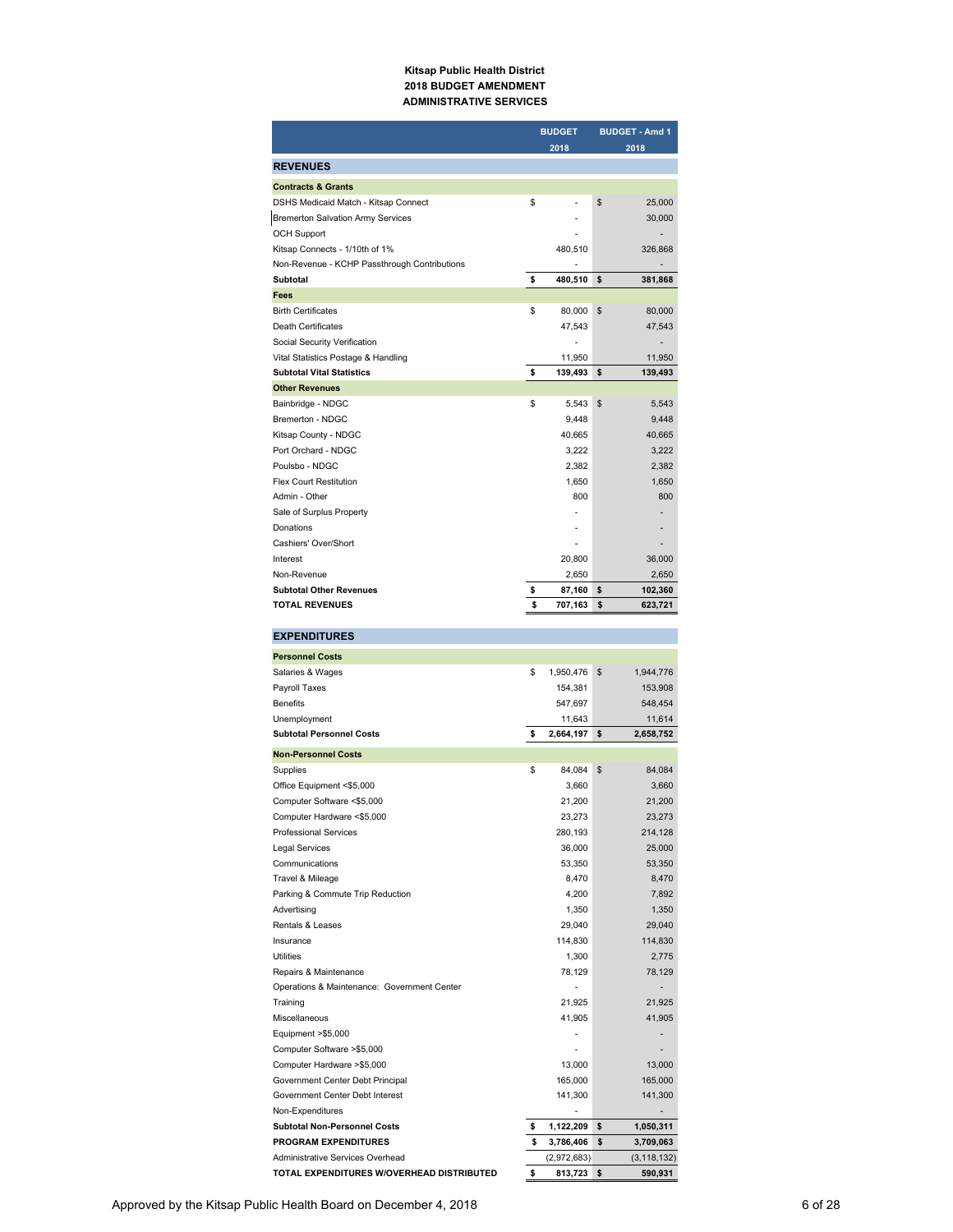### **Kitsap Public Health District 2018 BUDGET AMENDMENT ASSESSMENT AND EPIDEMIOLOGY PROGRAM**

|                                                                    | <b>BUDGET</b> |         | <b>BUDGET - Amd 1</b> |
|--------------------------------------------------------------------|---------------|---------|-----------------------|
|                                                                    |               | 2018    | 2018                  |
| <b>REVENUES</b>                                                    |               |         |                       |
| <b>Clallam County Assessment Work</b>                              | \$            | 10,000  | \$<br>7,590           |
| Jefferson County Health Department                                 |               | 12,000  | 14,357                |
| Kitsap Community Foundation - Kitsap Strong                        |               | 50,000  |                       |
| Kitsap Community Resources Kitsap Interagency Coordinating Council |               | 3,200   | 6,000                 |
| Kitsap Community Resources Assessment Project                      |               |         |                       |
| Kitsap Mental Health Services                                      |               | 2,400   | 2,400                 |
| <b>OCH Epidemiology Support</b>                                    |               |         | 100,000               |
| <b>Olympic Community Action Programs</b>                           |               |         | 13,661                |
| Kitsap Community Resources Kitsap Strong Initiative                |               |         | 50,000                |
| OESD Behavioral Health Counseling Enhancement                      |               | 11,149  | 11,149                |
| <b>OESD Youth Marijuana Prevention Needs</b>                       |               |         |                       |
| 1/10 of 1%: Assessment                                             |               | 61,363  | 56,843                |
| CHI Franciscan Community Health                                    |               | 2,407   | 24,070                |
| New Unassigned Revenue                                             |               | 100,000 |                       |
| <b>DIRECT PROGRAM REVENUES</b>                                     | \$            | 252,519 | \$<br>286,070         |
| State & Local Flexible Funding Needed to Balance                   |               | 306,687 | 270,910               |
| <b>TOTAL REVENUES</b>                                              |               | 559,206 | \$<br>556,980         |

| <b>EXPENDITURES</b>                         |               |               |
|---------------------------------------------|---------------|---------------|
| <b>Personnel Costs</b>                      |               |               |
| Salaries & Wages                            | \$<br>260,462 | \$<br>260,462 |
| Payroll Taxes                               | 20,835        | 20,835        |
| <b>Benefits</b>                             | 73,119        | 69,227        |
| Unemployment                                | 1,561         | 1,561         |
| <b>Subtotal Personnel Costs</b>             | \$<br>355,977 | \$<br>352,085 |
| <b>Non-Personnel Costs</b>                  |               |               |
| Supplies                                    | \$<br>360     | \$<br>360     |
| Office Equipment <\$5,000                   |               |               |
| Computer Software <\$5,000                  |               |               |
| Computer Hardware <\$5,000                  |               |               |
| <b>Professional Services</b>                |               |               |
| Legal Services                              |               |               |
| Communications                              | 2,772         | 2,772         |
| Travel & Mileage                            | 800           | 800           |
| Parking & Commute Trip Reduction            | 5,220         | 5,484         |
| Advertising                                 | ٠             |               |
| <b>Rentals &amp; Leases</b>                 |               |               |
| Insurance                                   |               |               |
| Utilities                                   |               |               |
| Repairs & Maintenance                       | 3,200         | 3,200         |
| Operations & Maintenance: Government Center | 18,055        | 17,802        |
| Training                                    | 8,000         | 8,000         |
| <b>Miscellaneous</b>                        | 255           | 255           |
| Equipment > \$5,000                         |               |               |
| Computer Software > \$5,000                 | ٠             |               |
| Computer Hardware >\$5,000                  |               |               |
| <b>Subtotal Non-Personnel Costs</b>         | \$<br>38,662  | \$<br>38,673  |
| <b>PROGRAM EXPENDITURES</b>                 | \$<br>394,639 | \$<br>390,758 |
| Administrative Services Overhead            | 164,567       | 166,222       |
| <b>TOTAL EXPENDITURES</b>                   | \$<br>559,206 | \$<br>556,980 |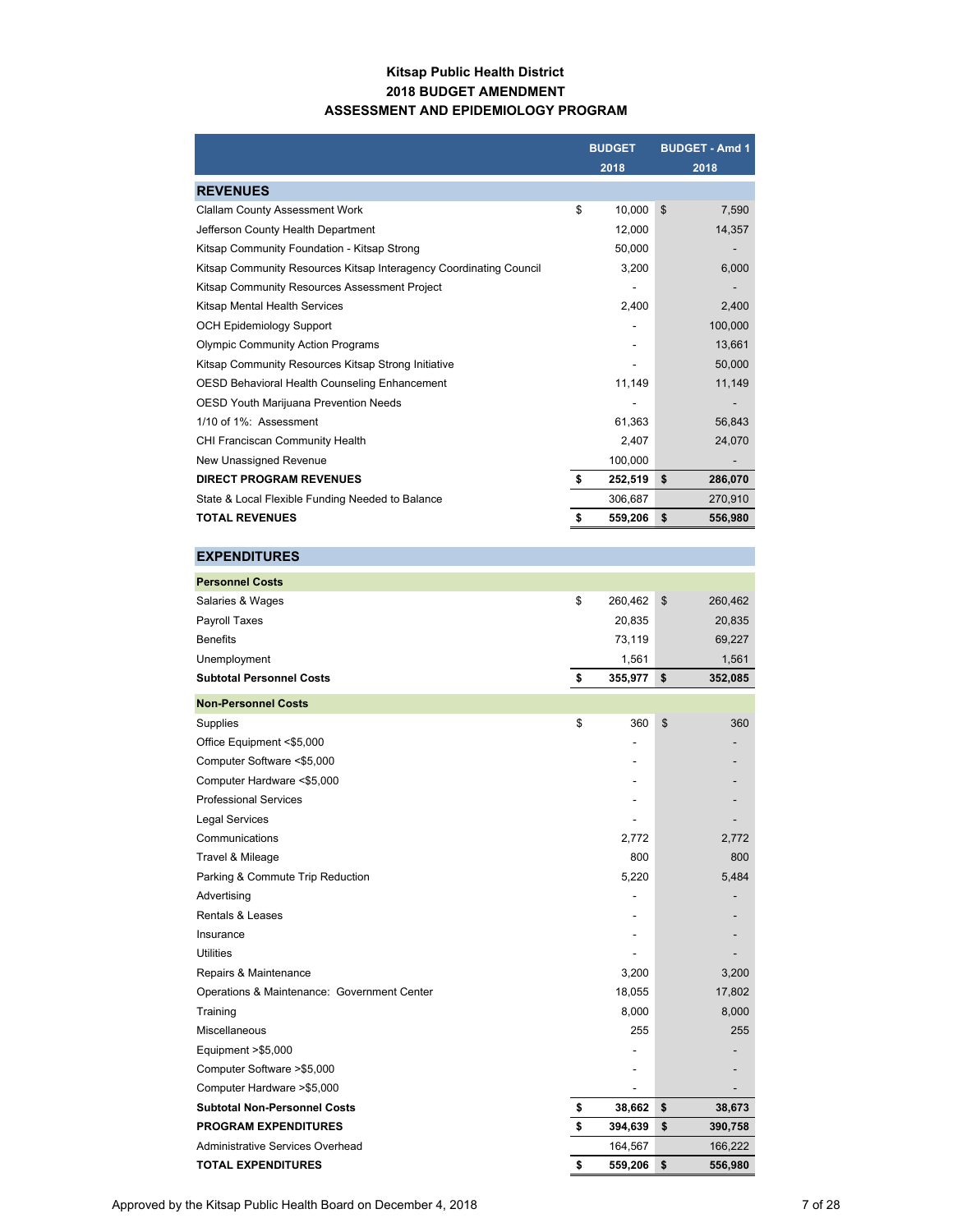### **Kitsap Public Health District 2018 BUDGET AMENDMENT**

### **PUBLIC HEALTH EMERGENCY PREPAREDNESS AND RESPONSE PROGRAM**

|                                                  | <b>BUDGET</b> | <b>BUDGET - Amd 1</b> |
|--------------------------------------------------|---------------|-----------------------|
|                                                  | 2018          | 2018                  |
| <b>REVENUES</b>                                  |               |                       |
| DOH Con Con PHEPR LHJ Funding                    | \$<br>298,042 | \$<br>391,012         |
| CC PHEPR HC Systems Prep (Coalition)             | 30,264        | 33,918                |
| Other - PHEPR                                    |               |                       |
| <b>DIRECT PROGRAM REVENUES</b>                   | \$<br>328,306 | \$<br>424,930         |
| State & Local Flexible Funding Needed to Balance | 4,377         | (112, 768)            |
| <b>TOTAL REVENUES</b>                            | \$<br>332,683 | \$<br>312,162         |
|                                                  |               |                       |
| <b>EXPENDITURES</b>                              |               |                       |
| <b>Personnel Costs</b>                           |               |                       |
| Salaries & Wages                                 | \$<br>141,137 | \$<br>138,233         |
| Payroll Taxes                                    | 11,252        | 11,030                |
| <b>Benefits</b>                                  | 56,392        | 44,720                |
| Unemployment                                     | 845           | 828                   |
| <b>Subtotal Personnel Costs</b>                  | \$<br>209,626 | \$<br>194,811         |
| <b>Non-Personnel Costs</b>                       |               |                       |
| Supplies                                         | \$<br>1,500   | \$<br>1,500           |
| Office Equipment <\$5,000                        |               |                       |
| Computer Software <\$5,000                       | 300           | 300                   |
| Computer Hardware <\$5,000                       |               |                       |
| <b>Professional Services</b>                     |               |                       |
| <b>Legal Services</b>                            | 1,500         | 1,500                 |
| Communications                                   | 4,766         | 4,766                 |
| Travel & Mileage                                 | 1,619         | 1,619                 |
| Parking & Commute Trip Reduction                 |               |                       |
| Advertising                                      |               |                       |
| Rentals & Leases                                 |               |                       |
| Insurance                                        |               |                       |
| <b>Utilities</b>                                 |               |                       |
| Repairs & Maintenance                            |               |                       |
| Operations & Maintenance: Government Center      | 10,632        | 9,851                 |
| Training                                         | 5,800         | 5,800                 |
| <b>Miscellaneous</b>                             |               |                       |
| Equipment >\$5,000                               |               |                       |
| Computer Software > \$5,000                      |               |                       |
| Computer Hardware > \$5,000                      |               |                       |
| <b>Subtotal Non-Personnel Costs</b>              | \$<br>26,117  | \$<br>25,336          |
| <b>PROGRAM EXPENDITURES</b>                      | \$<br>235,743 | \$<br>220,147         |
| Administrative Services Overhead                 | 96,940        | 92,015                |
| <b>TOTAL EXPENDITURES</b>                        | \$<br>332,683 | \$<br>312,162         |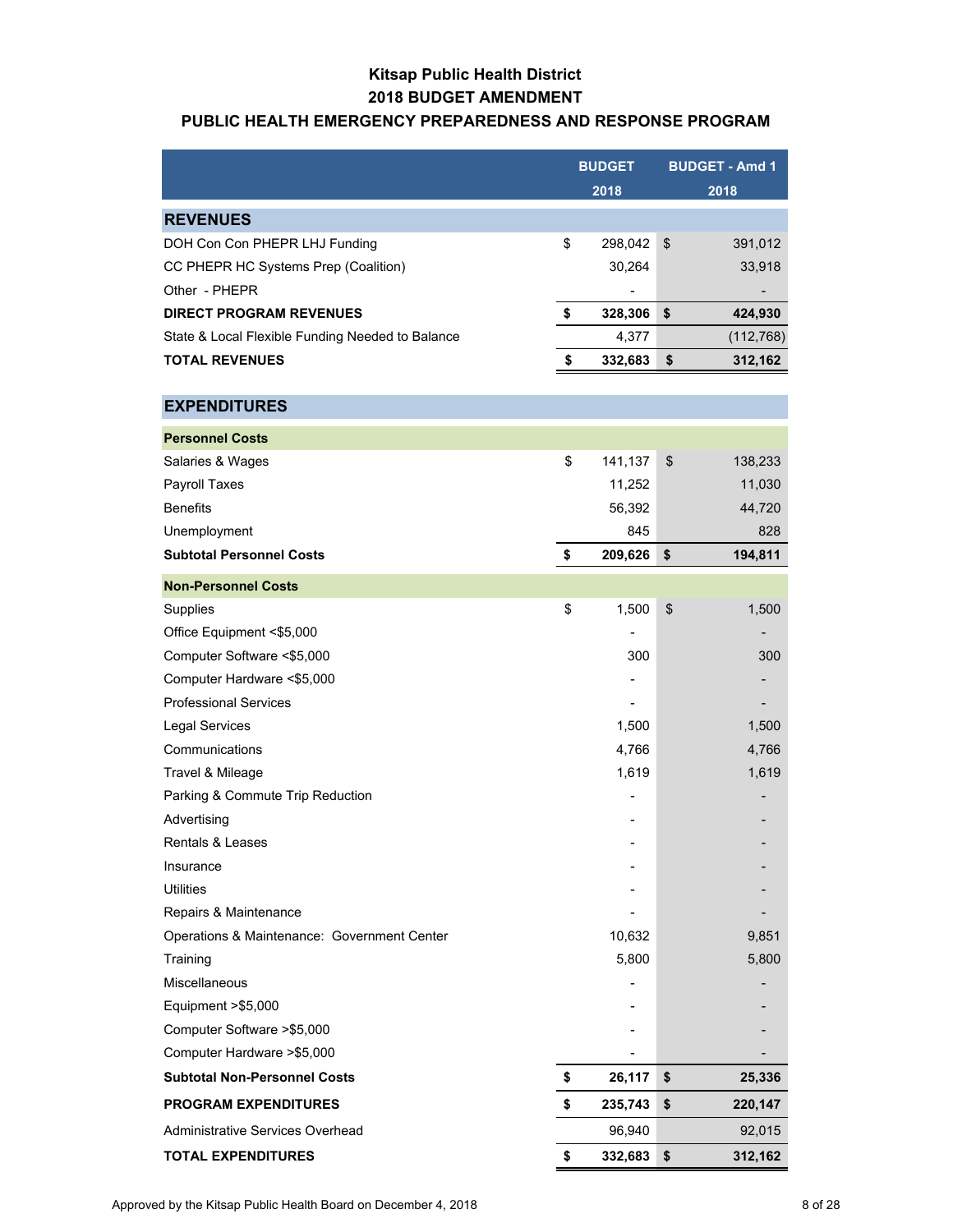# **Kitsap Public Health District 2018 BUDGET AMENDMENT COMMUNITY HEALTH DIVISION - SUMMARY**

|                                                  | <b>BUDGET</b>   | <b>BUDGET - Amd 1</b> |           |  |
|--------------------------------------------------|-----------------|-----------------------|-----------|--|
|                                                  | 2018            |                       | 2018      |  |
| <b>REVENUES</b>                                  |                 |                       |           |  |
| <b>DIRECT PROGRAM REVENUES</b>                   | \$<br>2,769,533 | \$                    | 2,823,022 |  |
| State & Local Flexible Funding Needed to Balance | 1,756,418       |                       | 2,158,273 |  |
| Draw from (Increase) Reserves                    | 17,739          |                       | (12, 983) |  |
| <b>TOTAL REVENUES</b>                            | \$<br>4,543,690 | \$                    | 4,899,812 |  |
|                                                  |                 |                       |           |  |
| <b>EXPENDITURES</b>                              |                 |                       |           |  |
| <b>Personnel Costs</b>                           |                 |                       |           |  |
| Salaries & Wages                                 | \$<br>1,801,675 | \$                    | 1,921,222 |  |
| Payroll Taxes                                    | 144,243         |                       | 153,765   |  |
| <b>Benefits</b>                                  | 520,328         |                       | 553,538   |  |
| Unemployment                                     | 10,729          |                       | 11,237    |  |
| <b>Subtotal Personnel Costs</b>                  | \$<br>2,476,975 | \$                    | 2,639,762 |  |
| <b>Non-Personnel Costs</b>                       |                 |                       |           |  |
| Supplies                                         | \$<br>131,344   | \$                    | 131,344   |  |
| Office Equipment <\$5,000                        |                 |                       |           |  |
| Computer Software <\$5,000                       |                 |                       |           |  |
| Computer Hardware <\$5,000                       | 27,723          |                       | 27,723    |  |
| <b>Professional Services</b>                     | 592,459         |                       | 643,041   |  |
| <b>Legal Services</b>                            | 1,100           |                       | 1,100     |  |
| Communications                                   | 22,245          |                       | 22,245    |  |
| Travel & Mileage                                 | 43,169          |                       | 45,169    |  |
| Parking & Commute Trip Reduction                 | 6,300           |                       | 5,961     |  |
| Advertising                                      |                 |                       |           |  |
| <b>Rentals &amp; Leases</b>                      | 150             |                       | 150       |  |
| Insurance                                        |                 |                       |           |  |
| <b>Utilities</b>                                 |                 |                       |           |  |
| Repairs & Maintenance                            | 19,083          |                       | 19,083    |  |
| Operations & Maintenance: Government Center      | 116,639         |                       | 124,963   |  |
| Training                                         | 33,368          |                       | 33,368    |  |
| Miscellaneous                                    | 9,960           |                       | 39,960    |  |
| Equipment > \$5,000                              |                 |                       |           |  |
| Computer Software > \$5,000                      |                 |                       |           |  |
| Computer Hardware >\$5,000                       |                 |                       |           |  |
| <b>Subtotal NON-LABOR COSTS</b>                  | \$<br>1,003,540 | \$                    | 1,094,107 |  |
| <b>PROGRAM EXPENDITURES</b>                      | \$<br>3,480,515 | \$                    | 3,733,869 |  |
| Administrative Services Overhead                 | 1,063,175       |                       | 1,165,942 |  |
| <b>Community Health Overhead</b>                 |                 |                       | 1         |  |
| <b>TOTAL EXPENDITURES</b>                        | \$<br>4,543,690 | \$                    | 4,899,812 |  |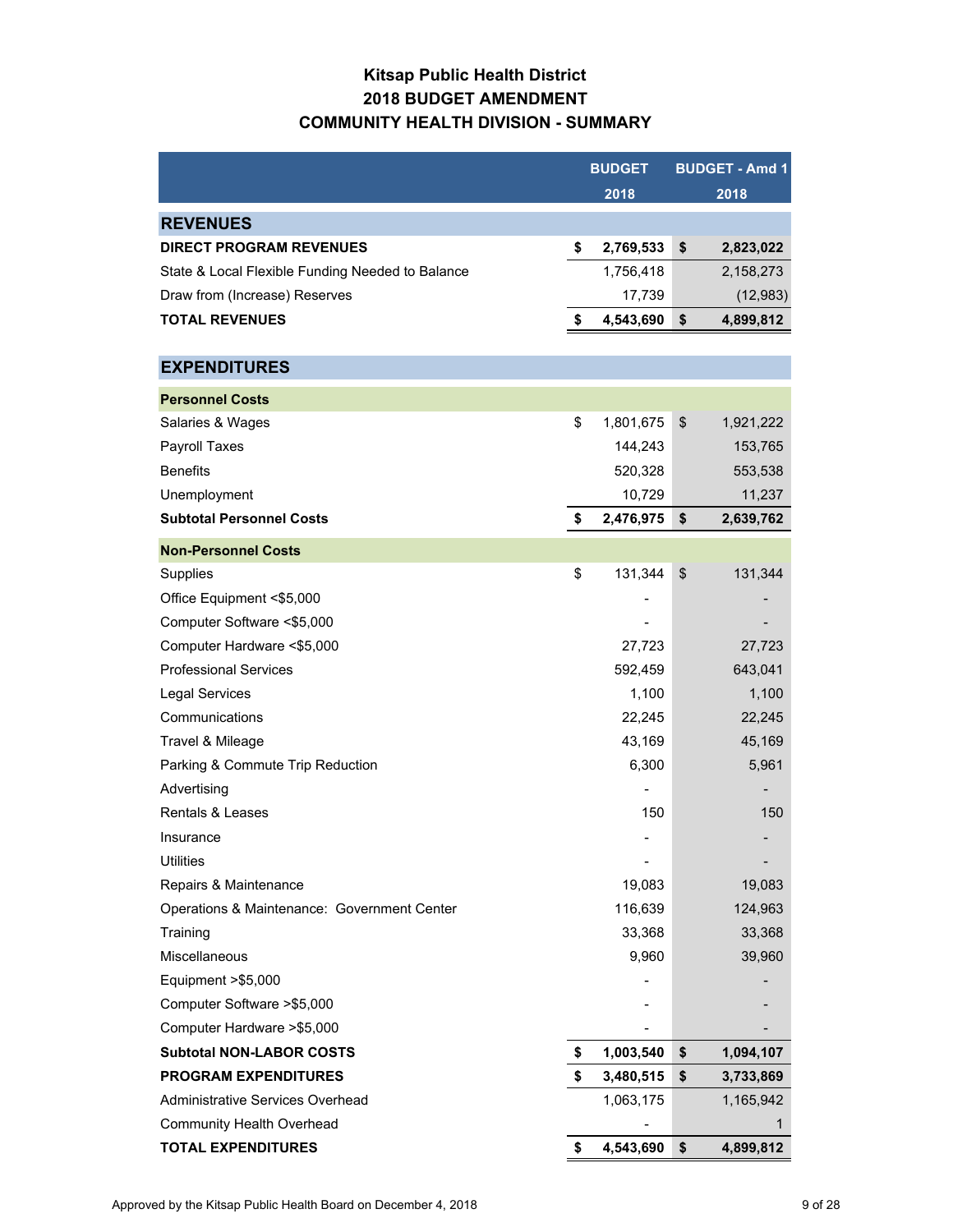# **Kitsap Public Health District 2018 BUDGET AMENDMENT COMMUNITY HEALTH DIVISION ADMINISTRATION**

|                                             | <b>BUDGET</b> |            | <b>BUDGET - Amd 1</b> |            |
|---------------------------------------------|---------------|------------|-----------------------|------------|
|                                             |               | 2018       |                       | 2018       |
| <b>REVENUES</b>                             |               |            |                       |            |
| <b>Other Revenues</b>                       |               |            |                       |            |
| Mason County - Nightingale Notes            | \$            |            | \$                    |            |
| <b>Olympic College Teaching Contract</b>    |               | 2,493      |                       | 2,493      |
| DSHS Medicaid Match - CH Admin              |               |            |                       | 68,500     |
| <b>TOTAL REVENUES</b>                       | \$            | 2,493      | -\$                   | 70,993     |
|                                             |               |            |                       |            |
| <b>EXPENDITURES</b>                         |               |            |                       |            |
| <b>Personnel Costs</b>                      |               |            |                       |            |
| Salaries & Wages                            | \$            | 128,740    | \$                    | 122,021    |
| Payroll Taxes                               |               | 10,213     |                       | 9,671      |
| <b>Benefits</b>                             |               | 37,597     |                       | 35,273     |
| Unemployment                                |               | 771        |                       | 730        |
| <b>Subtotal Personnel Costs</b>             | \$            | 177,321    | \$                    | 167,695    |
| <b>Non-Personnel Costs</b>                  |               |            |                       |            |
| Supplies                                    | \$            | 2,400      | \$                    | 2,400      |
| Office Equipment <\$5,000                   |               |            |                       |            |
| Computer Software <\$5,000                  |               |            |                       |            |
| Computer Hardware <\$5,000                  |               | 3,675      |                       | 3,675      |
| <b>Professional Services</b>                |               | 37,200     |                       | 37,200     |
| <b>Legal Services</b>                       |               | 600        |                       | 600        |
| Communications                              |               | 1,240      |                       | 1,240      |
| Travel & Mileage                            |               | 6,900      |                       | 6,900      |
| Parking & Commute Trip Reduction            |               |            |                       |            |
| Advertising                                 |               |            |                       |            |
| <b>Rentals &amp; Leases</b>                 |               |            |                       |            |
| Insurance                                   |               |            |                       |            |
| Utilities                                   |               |            |                       |            |
| Repairs & Maintenance                       |               |            |                       |            |
| Operations & Maintenance: Government Center |               |            |                       |            |
| Training                                    |               | 3,000      |                       | 3,000      |
| <b>Miscellaneous</b>                        |               | 660        |                       | 660        |
| Equipment >\$5,000                          |               |            |                       |            |
| Computer Software > \$5,000                 |               |            |                       |            |
| Computer Hardware > \$5,000                 |               |            |                       |            |
| <b>Subtotal Non-Personnel Costs</b>         | \$            | 55,675     | \$                    | 55,675     |
| <b>PROGRAM EXPENDITURES</b>                 | \$            | 232,996    | \$                    | 223,370    |
| Administrative Services Overhead            |               |            |                       |            |
| <b>Community Health Overhead</b>            |               | (230, 503) |                       | (220, 877) |
| TOTAL EXPENDITURES W/OVERHEAD DISTRIBUTED   | \$            | $2,493$ \$ |                       | 2,493      |

Approved by the Kitsap Public Health Board on December 4, 2018 10 00 10 10 128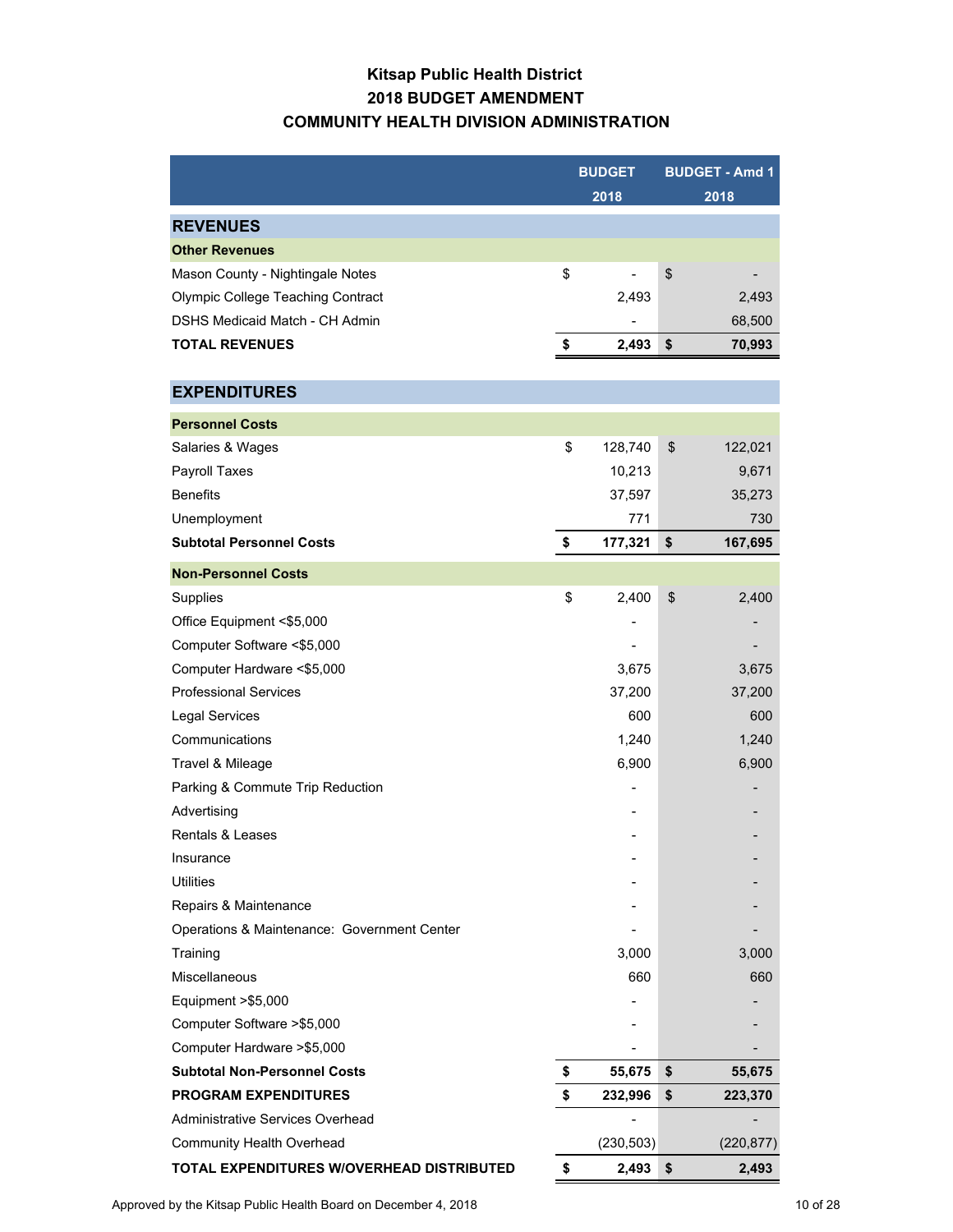# **Kitsap Public Health District 2018 BUDGET AMENDMENT HEALTHY COMMUNITIES - SUMMARY**

|                                                  | <b>BUDGET</b>   | <b>BUDGET - Amd 1</b> |
|--------------------------------------------------|-----------------|-----------------------|
|                                                  | 2018            | 2018                  |
| <b>REVENUES</b>                                  |                 |                       |
| <b>DIRECT PROGRAM REVENUES</b>                   | \$<br>1,382,805 | \$<br>1,448,277       |
| State & Local Flexible Funding Needed to Balance | 1,109,073       | 1,218,243             |
| Draw from (Increase) Reserves                    |                 |                       |
| <b>TOTAL REVENUES</b>                            | \$<br>2,491,878 | \$<br>2,666,520       |
|                                                  |                 |                       |
| <b>EXPENDITURES</b>                              |                 |                       |
| <b>Personnel Costs</b>                           |                 |                       |
| Salaries & Wages                                 | \$<br>912,135   | \$<br>966,026         |
| Payroll Taxes                                    | 72,875          | 77,182                |
| <b>Benefits</b>                                  | 235,002         | 255,040               |
| Unemployment                                     | 5,435           | 5,747                 |
| <b>Subtotal Personnel Costs</b>                  | \$<br>1,225,447 | \$<br>1,303,995       |
| <b>Non-Personnel Costs</b>                       |                 |                       |
| Supplies                                         | \$<br>10,304    | \$<br>10,304          |
| Office Equipment <\$5,000                        |                 |                       |
| Computer Software <\$5,000                       |                 |                       |
| Computer Hardware <\$5,000                       | 15,422          | 15,422                |
| <b>Professional Services</b>                     | 419,690         | 470,272               |
| <b>Legal Services</b>                            |                 |                       |
| Communications                                   | 9,893           | 9,893                 |
| Travel & Mileage                                 | 23,976          | 25,976                |
| Parking & Commute Trip Reduction                 | 5,160           | 4,306                 |
| Advertising                                      |                 |                       |
| <b>Rentals &amp; Leases</b>                      | 150             | 150                   |
| Insurance                                        |                 |                       |
| Utilities                                        | -               |                       |
| Repairs & Maintenance                            | 14,383          | 14,383                |
| Operations & Maintenance: Government Center      | 62,154          | 65,898                |
| Training                                         | 13,418          | 13,418                |
| Miscellaneous                                    | 2,200           | 2,200                 |
| Equipment >\$5,000                               |                 |                       |
| Computer Software > \$5,000                      |                 |                       |
| Computer Hardware > \$5,000                      |                 |                       |
| <b>Subtotal NON-LABOR COSTS</b>                  | \$<br>576,750   | \$<br>632,222         |
| <b>PROGRAM EXPENDITURES</b>                      | \$<br>1,802,197 | \$<br>1,936,217       |
| <b>Administrative Services Overhead</b>          | 566,570         | 613,779               |
| <b>Community Health Overhead</b>                 | 123,111         | 116,524               |
| <b>TOTAL EXPENDITURES</b>                        | \$<br>2,491,878 | \$<br>2,666,520       |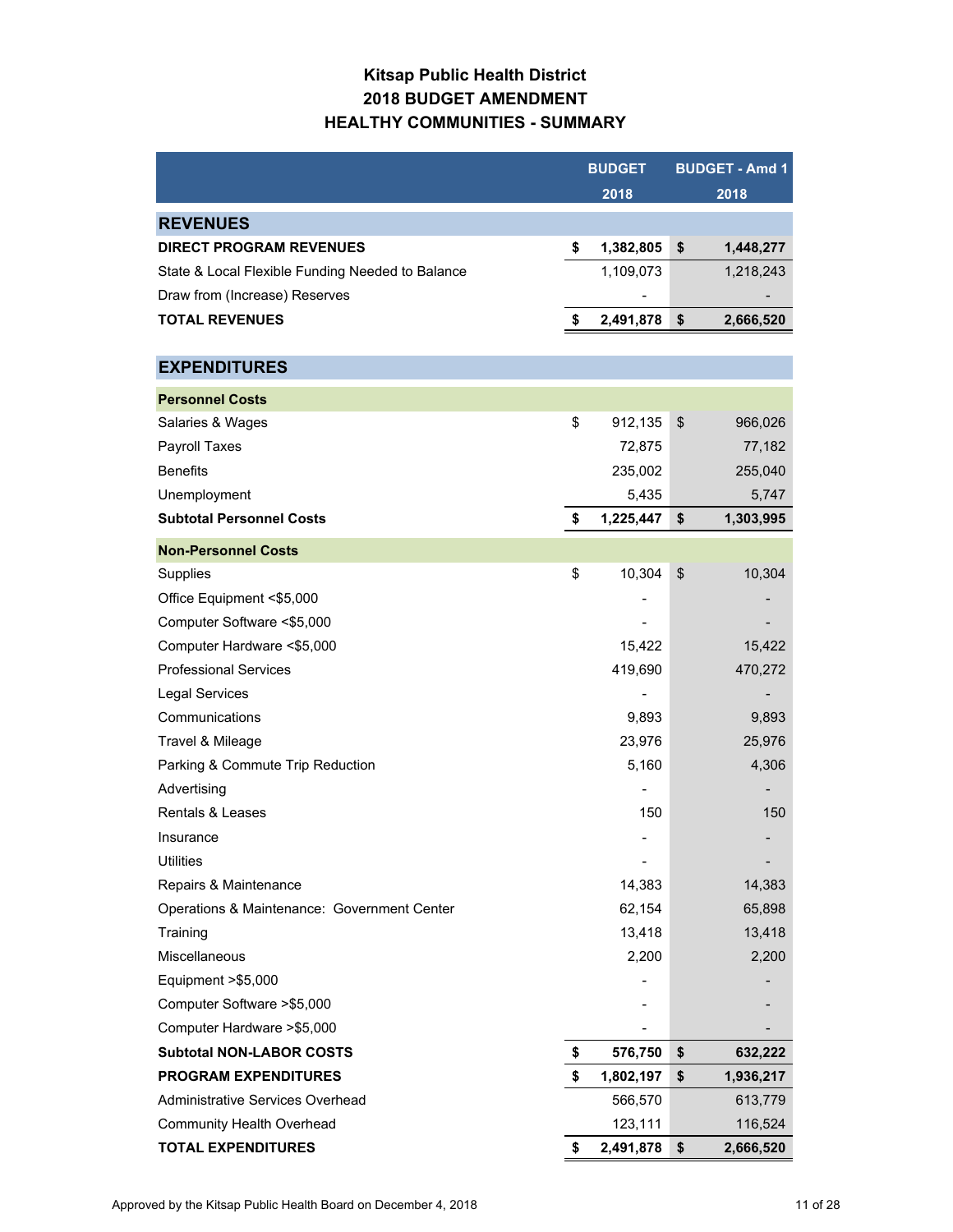### **Kitsap Public Health District 2018 BUDGET AMENDMENT CHRONIC DISEASE PREVENTION PROGRAM**

|                                                  | <b>BUDGET</b> |    | <b>BUDGET - Amd 1</b> |
|--------------------------------------------------|---------------|----|-----------------------|
|                                                  | 2018          |    | 2018                  |
| <b>REVENUES</b>                                  |               |    |                       |
| DOH ConCon USDA Snap-Ed Fini                     | \$<br>92,682  | \$ | 83,210                |
| DOH Healthy Communities Lead Organization (1422) | 266,780       |    | 320,115               |
| DOH Youth Tobacco 7 Vapor Product Prevention     | 32,979        |    | 32,979                |
| DOH PHBG Tobacco Prevention                      | 40,000        |    | 25,799                |
| DOH Tobacco Prevention                           | 11,012        |    | 11,012                |
| DOH Marijuana & Tobacco Education Provision      | 197,509       |    | 222,509               |
| DOH ConCon Snap-Ed IAR                           | 83,000        |    | 91,000                |
| CDP Other                                        |               |    |                       |
| New Unassigned Revenue                           | 10,000        |    | 10,000                |
| <b>DIRECT PROGRAM REVENUES</b>                   | \$<br>733,962 | \$ | 796,624               |
| State & Local Flexible Funding Needed to Balance | 234,370       |    | 192,906               |
| <b>TOTAL REVENUES</b>                            | \$<br>968,332 | \$ | 989,530               |

| <b>EXPENDITURES</b>                         |               |               |
|---------------------------------------------|---------------|---------------|
| <b>Personnel Costs</b>                      |               |               |
| Salaries & Wages                            | \$<br>285,592 | \$<br>274,427 |
| Payroll Taxes                               | 22,816        | 21,948        |
| <b>Benefits</b>                             | 64,372        | 70,033        |
| Unemployment                                | 1,708         | 1,641         |
| <b>Subtotal Personnel Costs</b>             | \$<br>374,488 | \$<br>368,049 |
| <b>Non-Personnel Costs</b>                  |               |               |
| Supplies                                    | \$<br>3,700   | \$<br>3,700   |
| Office Equipment <\$5,000                   |               |               |
| Computer Software <\$5,000                  |               |               |
| Computer Hardware <\$5,000                  | 2,936         | 2,936         |
| <b>Professional Services</b>                | 343,934       | 375,364       |
| <b>Legal Services</b>                       |               |               |
| Communications                              | 826           | 826           |
| Travel & Mileage                            | 7,980         | 7,980         |
| Parking & Commute Trip Reduction            |               | 264           |
| Advertising                                 |               |               |
| <b>Rentals &amp; Leases</b>                 |               |               |
| Insurance                                   |               |               |
| <b>Utilities</b>                            |               |               |
| Repairs & Maintenance                       |               |               |
| Operations & Maintenance: Government Center | 18,994        | 18,589        |
| Training                                    | 4,010         | 4,010         |
| Miscellaneous                               | 300           | 300           |
| Equipment $> $5,000$                        |               |               |
| Computer Software >\$5,000                  |               |               |
| Computer Hardware > \$5,000                 |               |               |
| <b>Subtotal Non-Personnel Costs</b>         | \$<br>382,680 | \$<br>413,969 |
| <b>PROGRAM EXPENDITURES</b>                 | \$<br>757,168 | \$<br>782,018 |
| Administrative Services Overhead            | 173,127       | 174,257       |
| <b>Community Health Overhead</b>            | 38,037        | 33,255        |
| <b>TOTAL EXPENDITURES</b>                   | \$<br>968,332 | \$<br>989,530 |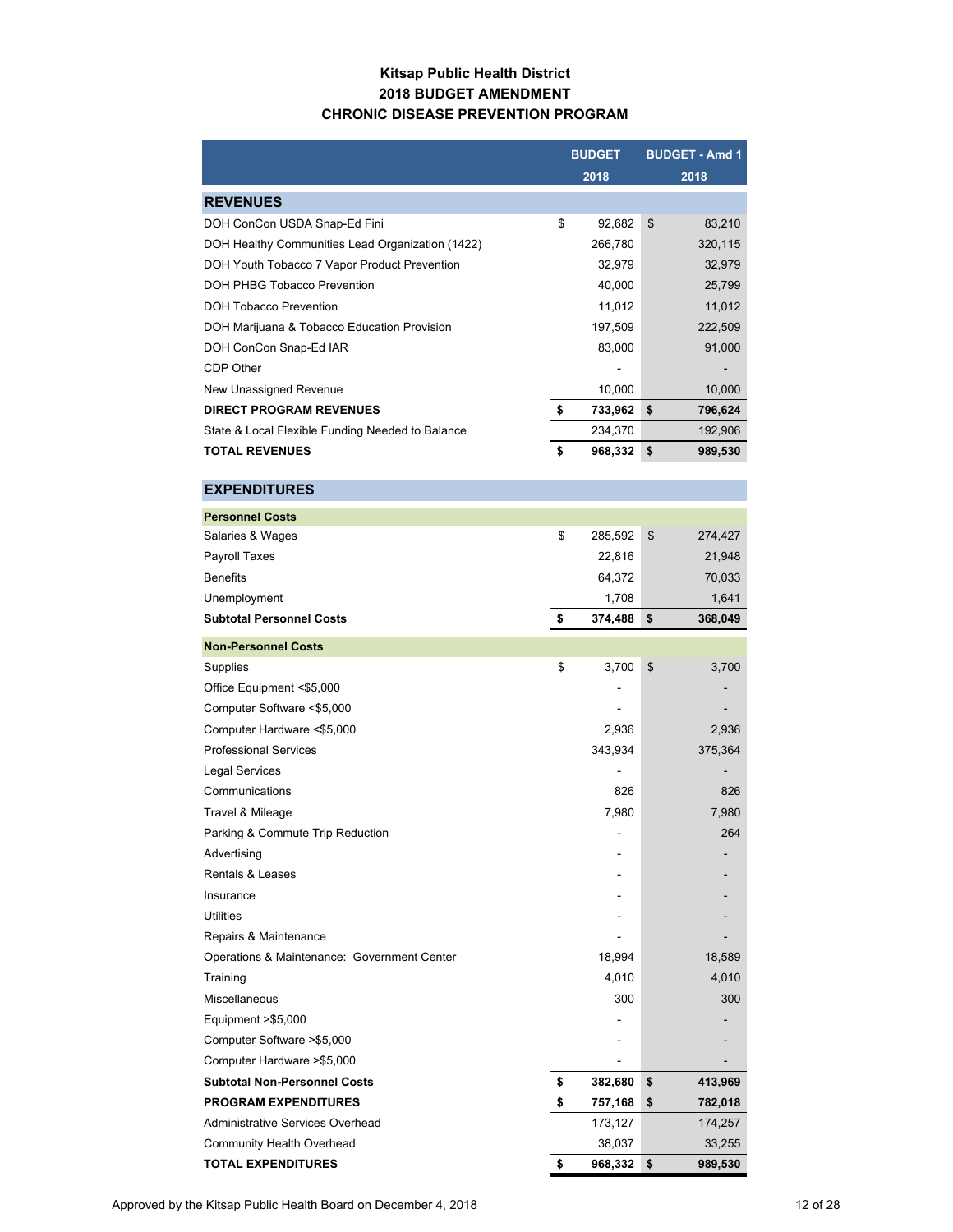### **Kitsap Public Health District 2018 BUDGET AMENDMENT NURSE FAMILY PARTNERSHIP PROGRAM**

|                                                  | <b>BUDGET</b> | <b>BUDGET - Amd 1</b> |         |  |
|--------------------------------------------------|---------------|-----------------------|---------|--|
|                                                  | 2018          | 2018                  |         |  |
| <b>REVENUES</b>                                  |               |                       |         |  |
| Jefferson County Public Health - Thrive by Five  | \$<br>88,368  | \$                    | 88,368  |  |
| <b>CC MCHBG</b>                                  |               |                       | 74,724  |  |
| KCF NFP Healthy Start Kitsap Fund                | 2,000         |                       | 2,000   |  |
| Kitsap County 1/10th of 1% - NFP                 | 85,044        |                       | 85,044  |  |
| New Unassigned Revenue                           | 74,724        |                       |         |  |
| <b>DIRECT PROGRAM REVENUES</b>                   | \$<br>250,136 | \$                    | 250,136 |  |
| State & Local Flexible Funding Needed to Balance | 261,395       |                       | 284,165 |  |
| <b>TOTAL REVENUES</b>                            | \$<br>511,531 | \$                    | 534,301 |  |
| <b>EXPENDITURES</b>                              |               |                       |         |  |
| <b>Personnel Costs</b>                           |               |                       |         |  |
| Salaries & Wages                                 | \$<br>196,667 | \$                    | 197,935 |  |
| <b>Payroll Taxes</b>                             | 15,736        |                       | 15,833  |  |
| <b>Benefits</b>                                  | 53,689        |                       | 53,847  |  |
| Unemployment                                     | 1,164         |                       | 1,171   |  |
| <b>Subtotal Personnel Costs</b>                  | \$<br>267,256 | \$                    | 268,786 |  |
| <b>Non-Personnel Costs</b>                       |               |                       |         |  |
| <b>Supplies</b>                                  | \$<br>2,604   | \$                    | 2,604   |  |
| Office Equipment <\$5,000                        |               |                       |         |  |
| Computer Software <\$5,000                       |               |                       |         |  |
| Computer Hardware <\$5,000                       | 2,587         |                       | 2,587   |  |
| <b>Professional Services</b>                     | 53,556        |                       | 72,708  |  |
| <b>Legal Services</b>                            |               |                       |         |  |
| Communications                                   | 2,736         |                       | 2,736   |  |
| Travel & Mileage                                 | 6,996         |                       | 8,996   |  |
| Parking & Commute Trip Reduction                 | 3,540         |                       | 2,987   |  |
| Advertising                                      |               |                       |         |  |
| <b>Rentals &amp; Leases</b>                      |               |                       |         |  |
| Insurance                                        |               |                       |         |  |
| <b>Utilities</b>                                 |               |                       |         |  |
| Repairs & Maintenance                            | 5,090         |                       | 5,090   |  |
| Operations & Maintenance: Government Center      | 13,554        |                       | 13,589  |  |
| Training                                         | 2,400         |                       | 2,400   |  |
| Miscellaneous                                    | 1,000         |                       | 1,000   |  |
| Equipment > \$5,000                              |               |                       |         |  |
| Computer Software > \$5,000                      |               |                       |         |  |
| Computer Hardware > \$5,000                      |               |                       |         |  |
| <b>Subtotal Non-Personnel Costs</b>              | \$<br>94,063  | \$                    | 114,697 |  |
| <b>PROGRAM EXPENDITURES</b>                      | \$<br>361,319 | \$                    | 383,483 |  |
| Administrative Services Overhead                 | 123,514       |                       | 126,857 |  |
| <b>Community Health Overhead</b>                 | 26,698        |                       | 23,961  |  |
| TOTAL EXPENDITURES                               | \$<br>511,531 | \$                    | 534,301 |  |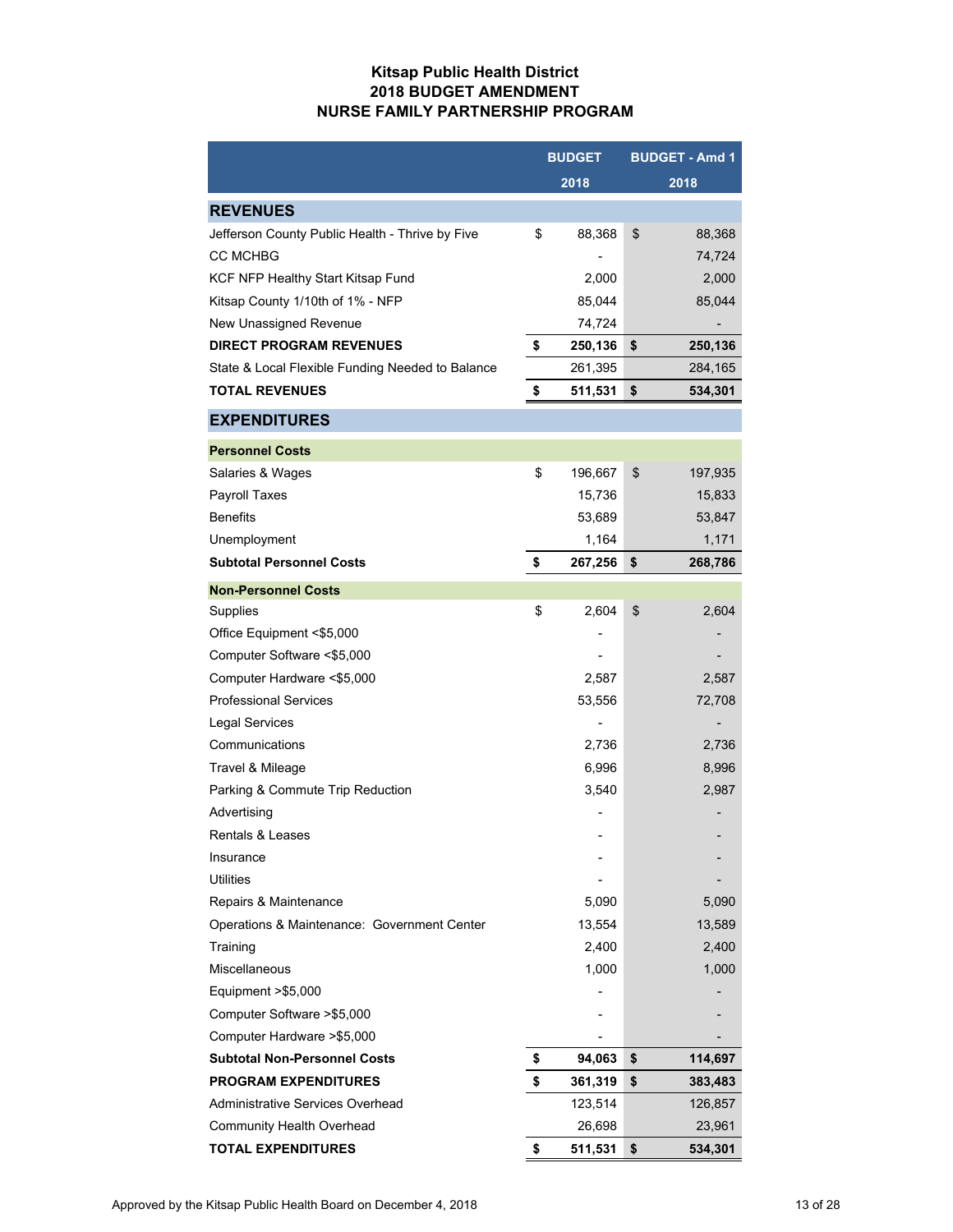### **Kitsap Public Health District 2018 BUDGET AMENDMENT PARENT CHILD HEALTH PROGRAM**

|                                                  | <b>BUDGET</b>   | <b>BUDGET - Amd 1</b>    |
|--------------------------------------------------|-----------------|--------------------------|
|                                                  | 2018            | 2018                     |
| <b>REVENUES</b>                                  |                 |                          |
| DOH Con Con MCGBG/MCH                            | \$<br>85.128    | $\mathfrak{s}$<br>85,128 |
| DSHS Medicaid Match - PCH                        | 66,130          | 66,130                   |
| <b>DSHS Medicaid Match - Interpreter</b>         | 6.141           | 6,141                    |
| OESD Head Start/Early Headstart Expansion        | 57,420          | 57,420                   |
| <b>DSHS Title Nineteen MSS First Steps</b>       | 82,080          | 55,000                   |
| DSHS Workfirst Children with Special Needs       | 2,796           | 2,796                    |
| Jefferson County - Nightingale Notes             | 1.650           | 1.650                    |
| Mason County - Nightingale Notes                 | 1,100           | 1,100                    |
| <b>TCPI FFY17 TCPI PTN Contract</b>              | -               | 73,117                   |
| DOH ConCon P-TCPI Regional Care                  | -               | 15,593                   |
| <b>KCR Head Start</b>                            | 2,500           | 2,500                    |
| Harrison Medical Center - New Parent Support     | 12,000          | 12,000                   |
| Kitsap County 1/10th of 1% - PCH                 | 22.942          | 22,942                   |
| Harrison Medical Center & OESD New Contracts     | 58.820          | $\overline{\phantom{a}}$ |
| <b>DIRECT PROGRAM REVENUES</b>                   | \$<br>398,707   | 401,517<br>\$            |
| State & Local Flexible Funding Needed to Balance | 613.308         | 741,172                  |
| <b>TOTAL REVENUES</b>                            | \$<br>1,012,015 | \$<br>1,142,689          |

| <b>EXPENDITURES</b>                         |                 |                 |
|---------------------------------------------|-----------------|-----------------|
| <b>Personnel Costs</b>                      |                 |                 |
| Salaries & Wages                            | \$<br>429,876   | \$<br>493,664   |
| Payroll Taxes                               | 34,323          | 39,401          |
| <b>Benefits</b>                             | 116,941         | 131,160         |
| Unemployment                                | 2,563           | 2,935           |
| <b>Subtotal Personnel Costs</b>             | \$<br>583,703   | \$<br>667,160   |
| <b>Non-Personnel Costs</b>                  |                 |                 |
| Supplies                                    | \$<br>4,000     | \$<br>4,000     |
| Office Equipment <\$5,000                   |                 |                 |
| Computer Software <\$5,000                  |                 |                 |
| Computer Hardware <\$5,000                  | 9,899           | 9,899           |
| <b>Professional Services</b>                | 22,200          | 22,200          |
| <b>Legal Services</b>                       |                 |                 |
| Communications                              | 6,331           | 6,331           |
| Travel & Mileage                            | 9,000           | 9,000           |
| Parking & Commute Trip Reduction            | 1,620           | 1,055           |
| Advertising                                 |                 |                 |
| <b>Rentals &amp; Leases</b>                 | 150             | 150             |
| Insurance                                   |                 |                 |
| <b>Utilities</b>                            |                 |                 |
| Repairs & Maintenance                       | 9,293           | 9,293           |
| Operations & Maintenance: Government Center | 29,606          | 33,720          |
| Training                                    | 7,008           | 7,008           |
| Miscellaneous                               | 900             | 900             |
| Equipment > \$5,000                         |                 |                 |
| Computer Software >\$5,000                  |                 |                 |
| Computer Hardware > \$5,000                 |                 |                 |
| <b>Subtotal Non-Personnel Costs</b>         | \$<br>100,007   | \$<br>103,556   |
| <b>PROGRAM EXPENDITURES</b>                 | \$<br>683,710   | \$<br>770,716   |
| Administrative Services Overhead            | 269,929         | 312,665         |
| <b>Community Health Overhead</b>            | 58,376          | 59,308          |
| <b>TOTAL EXPENDITURES</b>                   | \$<br>1,012,015 | \$<br>1,142,689 |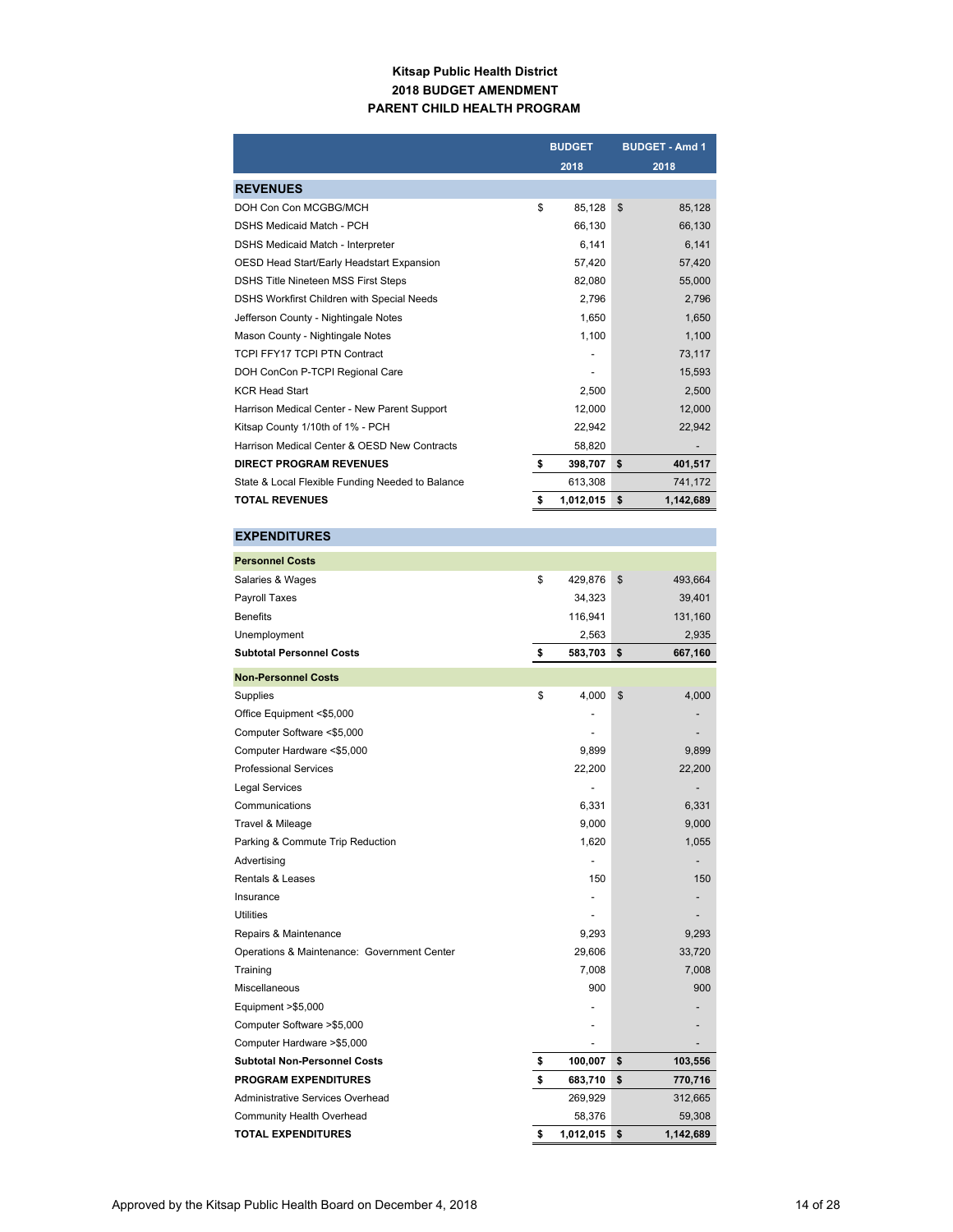# **Kitsap Public Health District 2018 BUDGET AMENDMENT CLINICAL SERVICES - SUMMARY**

|                                                  | <b>BUDGET</b> |           |    | <b>BUDGET - Amd 1</b> |  |
|--------------------------------------------------|---------------|-----------|----|-----------------------|--|
|                                                  |               | 2018      |    | 2018                  |  |
| <b>REVENUES</b>                                  |               |           |    |                       |  |
| <b>DIRECT PROGRAM REVENUES</b>                   | \$            | 1,384,235 | \$ | 1,303,752             |  |
| State & Local Flexible Funding Needed to Balance |               | 647,345   |    | 940,030               |  |
| Draw from (Increase) Reserves                    |               | 17,739    |    | (12, 983)             |  |
| <b>TOTAL REVENUES</b>                            | \$            | 2,049,319 | \$ | 2,230,799             |  |
|                                                  |               |           |    |                       |  |
| <b>EXPENDITURES</b>                              |               |           |    |                       |  |
| <b>Personnel Costs</b>                           |               |           |    |                       |  |
| Salaries & Wages                                 | \$            | 760,800   | \$ | 833,175               |  |
| Payroll Taxes                                    |               | 61,155    |    | 66,912                |  |
| <b>Benefits</b>                                  |               | 247,729   |    | 263,225               |  |
| Unemployment                                     |               | 4,523     |    | 4,760                 |  |
| <b>Subtotal Personnel Costs</b>                  | \$            | 1,074,207 | \$ | 1,168,072             |  |
| <b>Non-Personnel Costs</b>                       |               |           |    |                       |  |
| Supplies                                         | \$            | 118,640   | \$ | 118,640               |  |
| Office Equipment <\$5,000                        |               |           |    |                       |  |
| Computer Software <\$5,000                       |               |           |    |                       |  |
| Computer Hardware <\$5,000                       |               | 8,626     |    | 8,626                 |  |
| <b>Professional Services</b>                     |               | 135,569   |    | 135,569               |  |
| <b>Legal Services</b>                            |               | 500       |    | 500                   |  |
| Communications                                   |               | 11,112    |    | 11,112                |  |
| Travel & Mileage                                 |               | 12,293    |    | 12,293                |  |
| Parking & Commute Trip Reduction                 |               | 1,140     |    | 1,655                 |  |
| Advertising                                      |               |           |    |                       |  |
| <b>Rentals &amp; Leases</b>                      |               |           |    |                       |  |
| Insurance                                        |               |           |    |                       |  |
| <b>Utilities</b>                                 |               |           |    |                       |  |
| Repairs & Maintenance                            |               | 4,700     |    | 4,700                 |  |
| Operations & Maintenance: Government Center      |               | 54,485    |    | 59,065                |  |
| Training                                         |               | 16,950    |    | 16,950                |  |
| Miscellaneous                                    |               | 7,100     |    | 37,100                |  |
| Equipment >\$5,000                               |               |           |    |                       |  |
| Computer Software > \$5,000                      |               |           |    |                       |  |
| Computer Hardware > \$5,000                      |               |           |    |                       |  |
| <b>Subtotal NON-LABOR COSTS</b>                  | \$            | 371,115   | \$ | 406,210               |  |
| <b>PROGRAM EXPENDITURES</b>                      | \$            | 1,445,322 | \$ | 1,574,282             |  |
| Administrative Services Overhead                 |               | 496,605   |    | 552,163               |  |
| <b>Community Health Overhead</b>                 |               | 107,392   |    | 104,354               |  |
| <b>TOTAL EXPENDITURES</b>                        | \$            | 2,049,319 | \$ | 2,230,799             |  |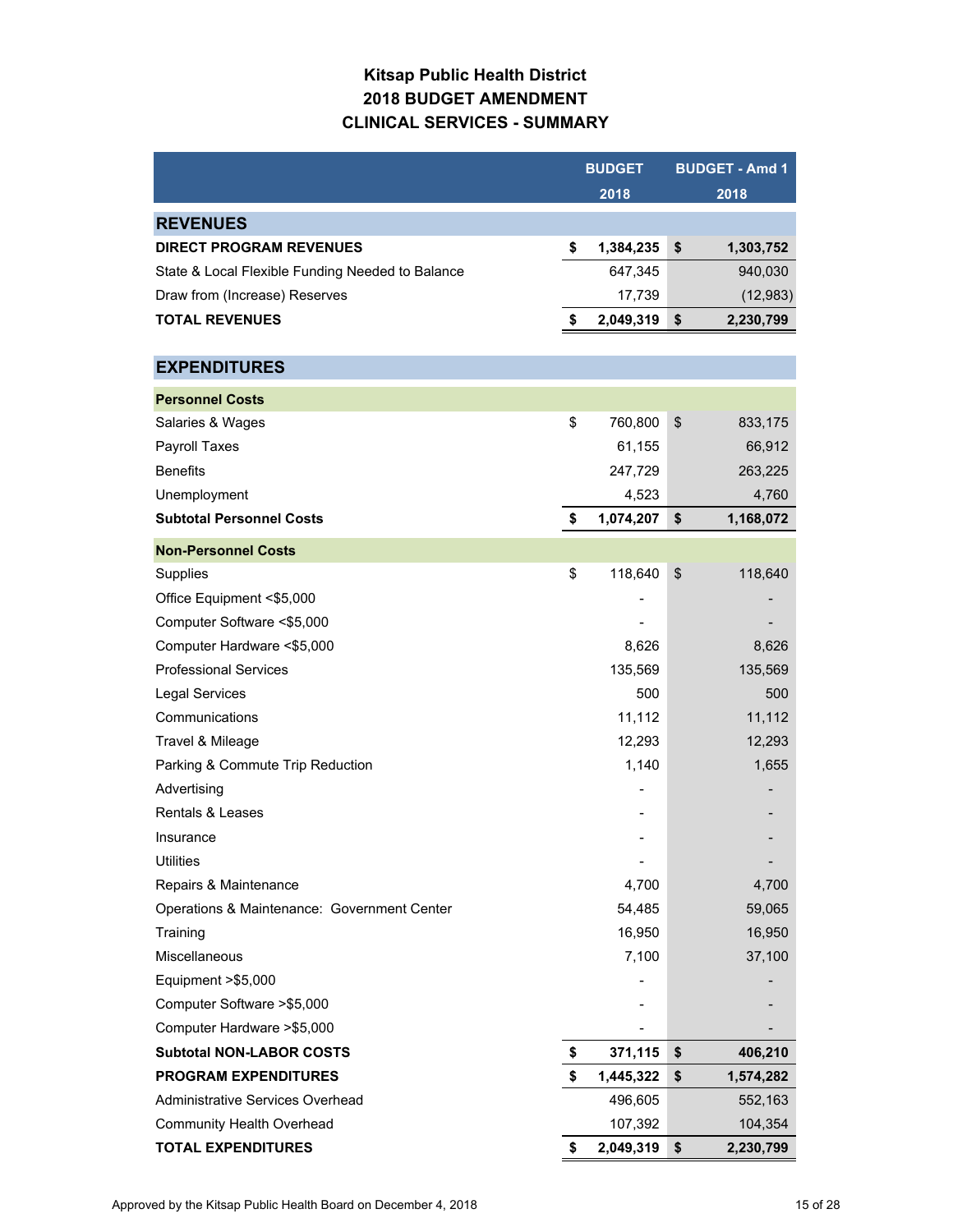### **Kitsap Public Health District 2018 BUDGET AMENDMENT COMMUNICABLE DISEASE PROGRAM**

|                                                  | <b>BUDGET</b> |         |                | <b>BUDGET - Amd 1</b> |
|--------------------------------------------------|---------------|---------|----------------|-----------------------|
|                                                  |               | 2018    |                | 2018                  |
| <b>REVENUES</b>                                  |               |         |                |                       |
| DOH Con Con AFIX Immunization                    | \$            | 6,475   | $\mathfrak{S}$ | 27,938                |
| DOH Con Con FA317 Immunization FED               |               | 7,000   |                | 7,000                 |
| DOH Con Con VFC Immunization FED                 |               | 13,236  |                | 7,054                 |
| DOH Con Con PPHF VTRCKS-IIS Interface            |               |         |                |                       |
| DOH Con Con PPHF 317 Ops                         |               |         |                |                       |
| DSHS Medicaid Match - CD                         |               | 104,030 |                | 35,000                |
| <b>Foundational Public Health Services</b>       |               | 73,500  |                | 73,500                |
| DSHS Title Nineteen - CD                         |               |         |                |                       |
| Fees - CD                                        |               | 12,000  |                | 12,000                |
| Fees - CD Insurance                              |               | 14,400  |                | 14,400                |
| Other - CD                                       |               |         |                |                       |
| New Unassigned Revenue                           |               | 33,000  |                | 33,000                |
| <b>DIRECT PROGRAM REVENUES</b>                   | \$            | 263,641 | \$             | 209,892               |
| State & Local Flexible Funding Needed to Balance |               | 235,909 |                | 393,476               |
| <b>TOTAL REVENUES</b>                            | \$            | 499,550 | \$             | 603,368               |

### **EXPENDITURES**

| <b>Personnel Costs</b>                      |               |               |
|---------------------------------------------|---------------|---------------|
| Salaries & Wages                            | \$<br>197,768 | \$<br>254,236 |
| Payroll Taxes                               | 15,856        | 20,214        |
| <b>Benefits</b>                             | 71,560        | 75,305        |
| Unemployment                                | 1,165         | 1,301         |
| <b>Subtotal Personnel Costs</b>             | \$<br>286,349 | \$<br>351,056 |
| <b>Non-Personnel Costs</b>                  |               |               |
| Supplies                                    | \$<br>10,000  | \$<br>10,000  |
| Office Equipment <\$5,000                   |               |               |
| Computer Software <\$5,000                  |               |               |
| Computer Hardware <\$5,000                  | 4,094         | 4,094         |
| <b>Professional Services</b>                | 8,000         | 8,000         |
| <b>Legal Services</b>                       |               |               |
| Communications                              | 6,515         | 6,515         |
| Travel & Mileage                            | 500           | 500           |
| Parking & Commute Trip Reduction            |               | 264           |
| Advertising                                 |               |               |
| Rentals & Leases                            |               |               |
| Insurance                                   |               |               |
| Utilities                                   |               |               |
| Repairs & Maintenance                       | 500           | 500           |
| Operations & Maintenance: Government Center | 14,524        | 17,764        |
| Training                                    | 7,500         | 7,500         |
| Miscellaneous                               | 600           | 600           |
| Equipment > \$5,000                         |               |               |
| Computer Software >\$5,000                  |               |               |
| Computer Hardware >\$5,000                  |               |               |
| <b>Subtotal Non-Personnel Costs</b>         | \$<br>52,233  | \$<br>55,737  |
| <b>PROGRAM EXPENDITURES</b>                 | \$<br>338,582 | \$<br>406,793 |
| Administrative Services Overhead            | 132,351       | 165,218       |
| Community Health Overhead                   | 28,617        | 31,357        |
| <b>TOTAL EXPENDITURES</b>                   | \$<br>499,550 | \$<br>603,368 |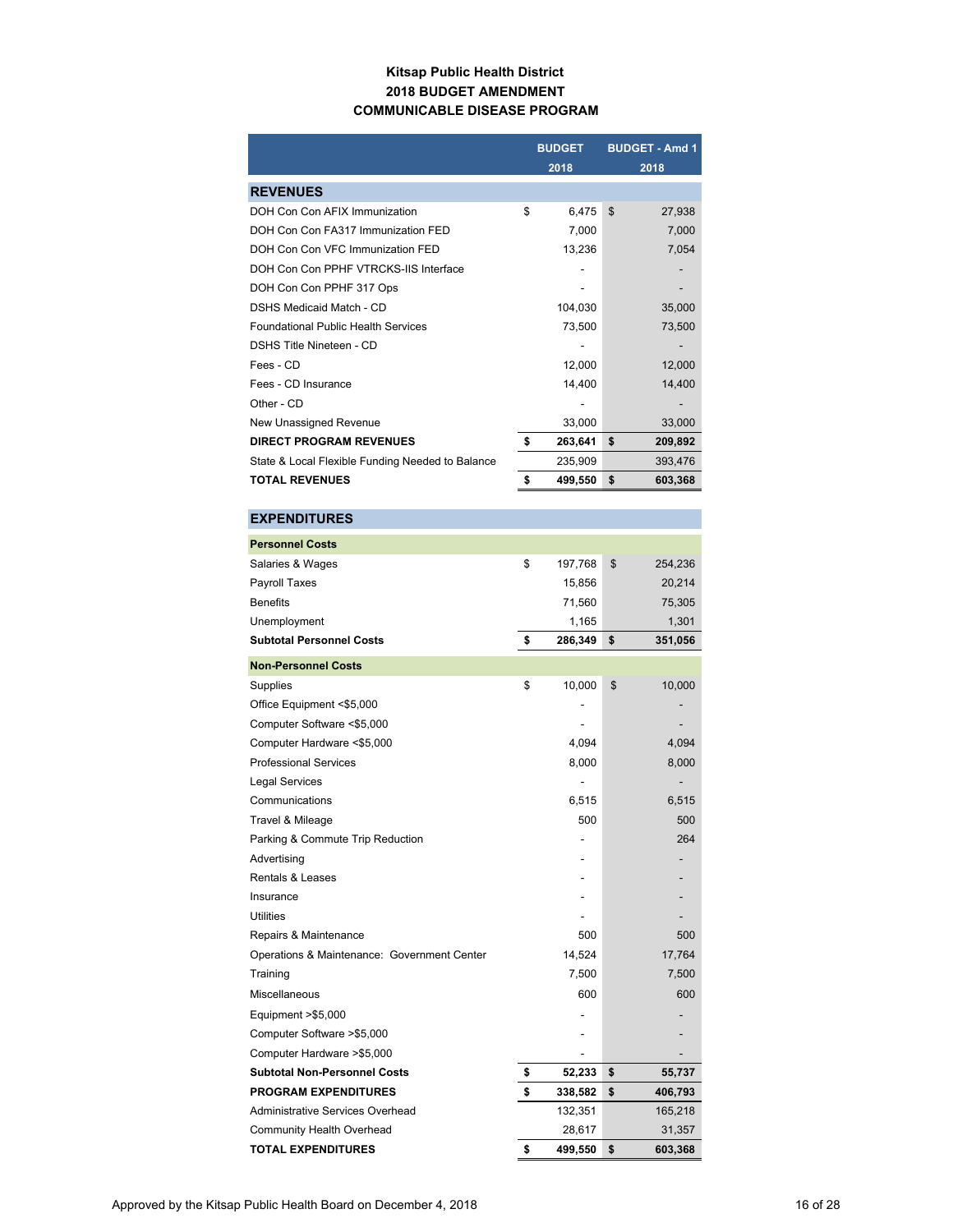# **Kitsap Public Health District 2018 BUDGET AMENDMENT BREAST, CERVICAL, AND COLON HEALTH PROGRAM (BCCHP)**

# **BUDGET BUDGET - Amd 1 2018 2018** Seattle/King County Public Health BCHP Fees  $\frac{1}{2}$  \$ - \$ SKCPH BCHP Federal Contract 1606 28,000 28,000 **DIRECT PROGRAM REVENUES 28,000 \$ 28,000 \$**  State & Local Flexible Funding Needed to Balance 18,707 (5,667) **TOTAL REVENUES 46,707 \$ 22,333 \$ Personnel Costs** Salaries & Wages 20,618 \$ 20,618 \$ 9,757 Payroll Taxes 281 281 282 281 282 283 284 285 287 287 288 289 281 288 289 281 281 282 284 288 289 281 288 288 2  $B$ enefits  $3,039$ Unemployment 58 and 58 and 58 and 58 and 58 and 58 and 58 and 58 and 58 and 58 and 58 and 58 and 58 and 58 and 58 and 58 and 58 and 58 and 58 and 58 and 58 and 58 and 58 and 58 and 59 and 59 and 59 and 59 and 59 and 59 and **Subtotal Personnel Costs 28,954 \$ 13,635 \$ Non-Personnel Costs** Supplies - \$ - \$ Office Equipment <\$5,000 Computer Software <\$5,000 Computer Hardware <\$5,000 Professional Services Legal Services Communications Travel & Mileage Parking & Commute Trip Reduction Advertising Rentals & Leases Insurance in the set of the set of the set of the set of the set of the set of the set of the set of the set o Utilities - - Repairs & Maintenance Operations & Maintenance: Government Center 1,469 1,469 700 Training - - Miscellaneous Equipment  $> $5,000$ Computer Software >\$5,000 - - Computer Hardware > \$5,000 **Subtotal Non-Personnel Costs 1,469 \$ 1,469 \$** 700 **PROGRAM EXPENDITURES 30,423 \$ 14,335 \$**  Administrative Services Overhead 13,389 6,706 Community Health Overhead 2,895 2,895 1,292 **EXPENDITURES REVENUES**

**TOTAL EXPENDITURES \$ 46,707 \$ 22,333**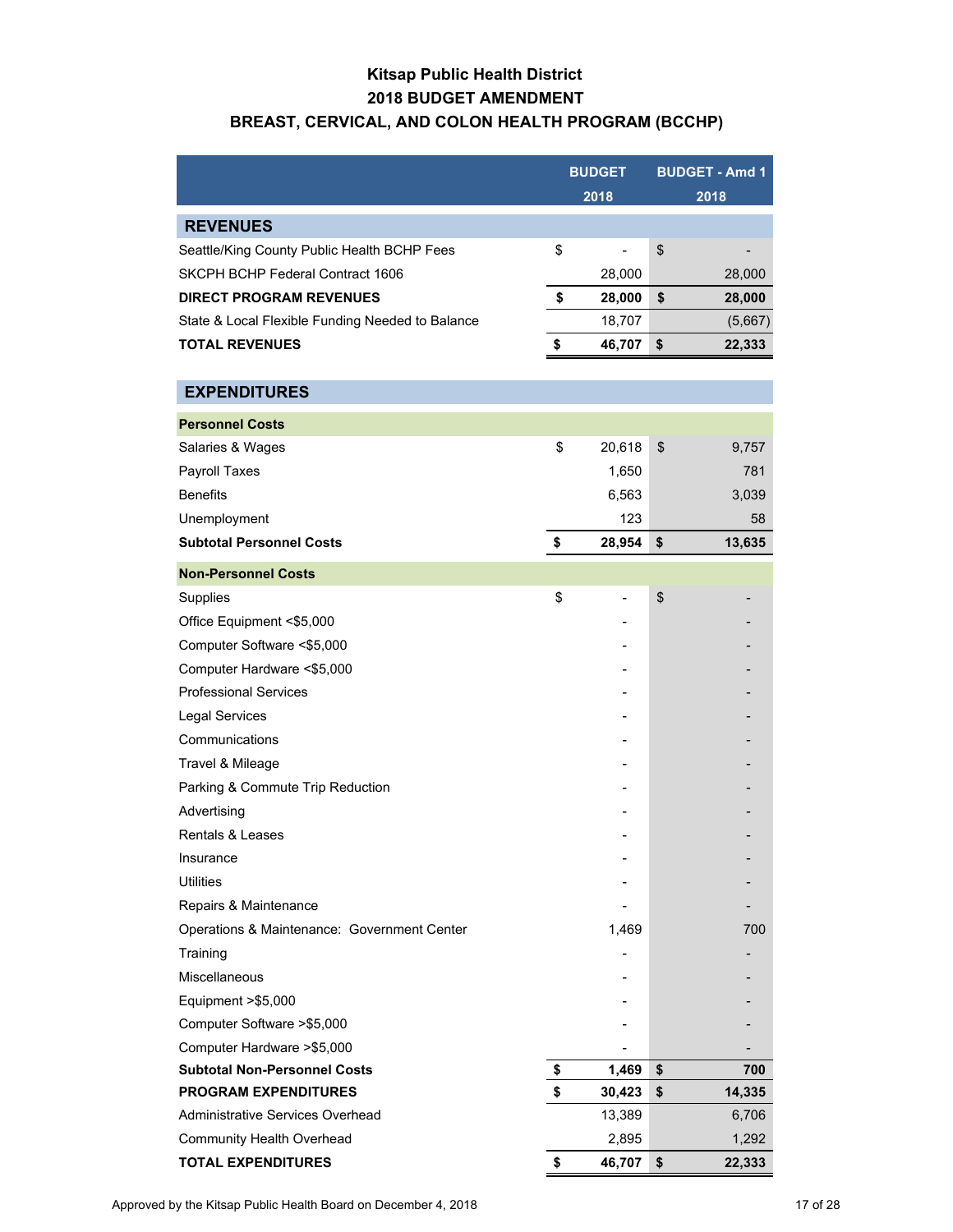#### **Kitsap Public Health District 2018 BUDGET AMENDMENT HIV/AIDS PROGRAM**

|                                                  |    | <b>BUDGET</b> | <b>BUDGET - Amd 1</b> |
|--------------------------------------------------|----|---------------|-----------------------|
|                                                  |    | 2018          | 2018                  |
| <b>REVENUES</b>                                  |    |               |                       |
| DOH Con Con ADAP State Rebate                    | \$ | 450,000       | \$                    |
| DOH Con Con Client Services ADAP                 |    |               | 480,000               |
| DOH Con Con RW HIV Peer Navigation               |    |               | 34,541                |
| DOH Con Con RW HIV Provider Capacity             |    |               | 30,695                |
| DOH Con Con Client Services Administration       |    | 97,640        | 45,000                |
| <b>DSHS Medicaid Match</b>                       |    | 23,699        | 5,000                 |
| Pierce County Aids Foundation - HOPWA            |    | 17,606        | 17,606                |
| CC HIV CS/END AIDS WA - Community Engagement     |    |               | 9,369                 |
| DSHS Title Nineteen AIDS Case Management         |    | 80,000        | 20,000                |
| AIDS Counseling & Testing                        |    | 500           | 500                   |
| Donations - HIV                                  |    |               |                       |
| <b>DIRECT PROGRAM REVENUES</b>                   | \$ | 669,445       | \$<br>642,711         |
| State & Local Flexible Funding Needed to Balance |    | 49,467        | 188,291               |
| Draw from (Increase) HIV/AIDS Designated Funds   |    |               |                       |
| <b>TOTAL REVENUES</b>                            | s  | 718,912       | \$<br>831,002         |

### **Personnel Costs** Salaries & Wages 277,566 \$ 316,226 Payroll Taxes 25,499 Benefits 103,764 113,807 Unemployment 1,661 1,892 **Subtotal Personnel Costs and <b>\$** 405,329 **\$** 457,424 **Non-Personnel Costs** Supplies 25,000 \$ 25,000 \$ Office Equipment <\$5,000 - - Computer Software <\$5,000 - - Computer Hardware <\$5,000 Professional Services\* 12,269 12,269 12,269 Legal Services 500 Communications 3,097 3,097 **Travel & Mileage 11,143** 11,143 11,143 Parking & Commute Trip Reduction 627 Advertising **Advertising Advertising** Rentals & Leases Insurance - - Utilities - - Repairs & Maintenance Operations & Maintenance: Government Center 20,559 23,091 Training 6,000 6,000 Miscellaneous 36,500 36,500 Equipment >\$5,000 - - Computer Software >\$5,000 - - Computer Hardware > \$5,000 **Subtotal Non-Personnel Costs \$ 85,608 \$ 118,127 PROGRAM EXPENDITURES \$ 490,937 \$ 575,551** Administrative Services Overhead 187,438 214,894 Community Health Overhead 40,537 40,557 **TOTAL EXPENDITURES \$ 718,912 \$ 831,002 EXPENDITURES**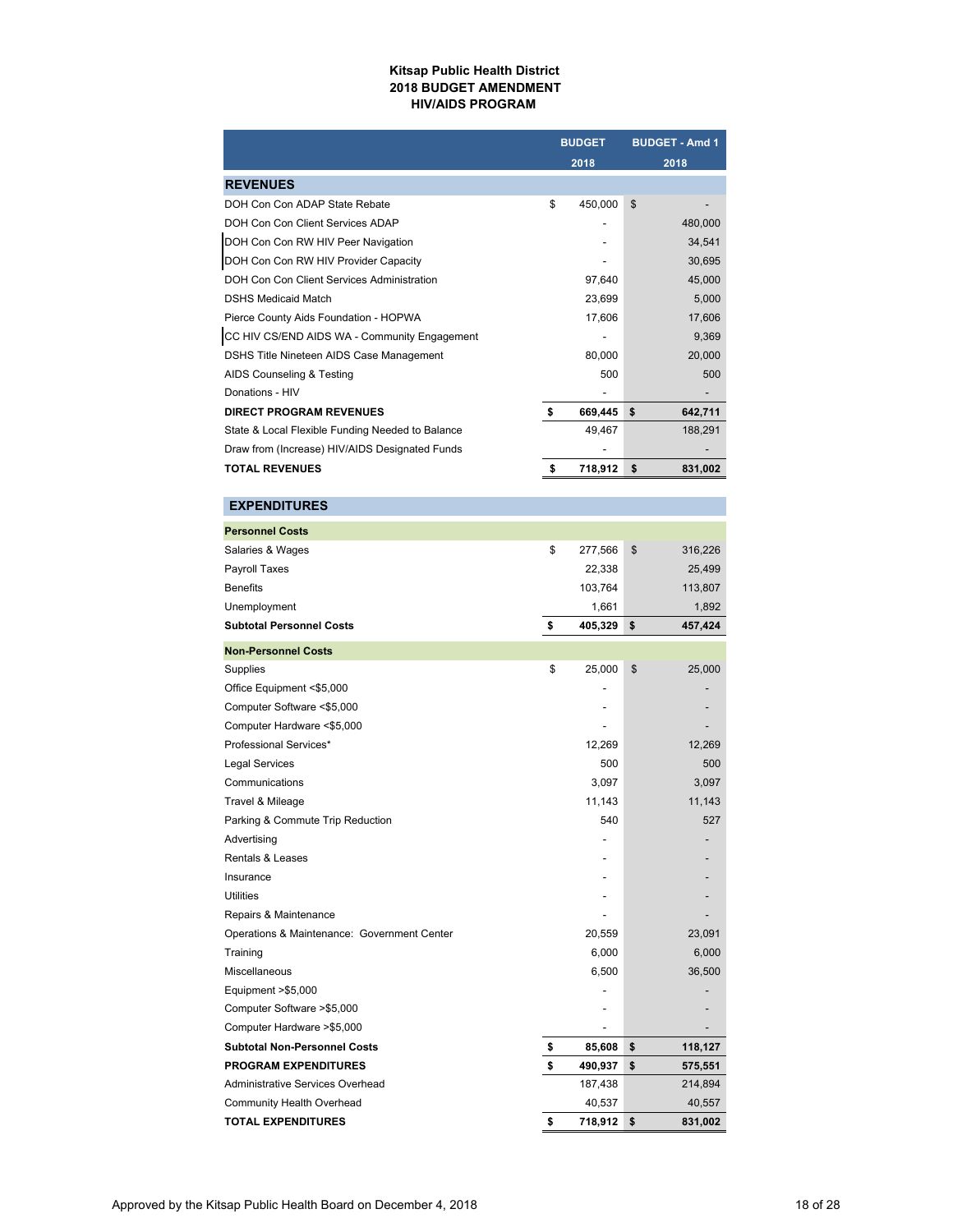# **Kitsap Public Health District 2018 BUDGET AMENDMENT HEALTH INSURANCE NAVIGATOR**

|                                                         | <b>BUDGET</b> | <b>BUDGET - Amd 1</b> |
|---------------------------------------------------------|---------------|-----------------------|
|                                                         | 2018          | 2018                  |
| <b>REVENUES</b>                                         |               |                       |
| Washington Health Benefit Exchange In-Person Assistance | \$<br>71,411  | \$<br>71,411          |
| <b>DIRECT PROGRAM REVENUES</b>                          | \$<br>71,411  | \$<br>71,411          |
| State & Local Flexible Funding Needed to Balance        | 47,678        | 63,069                |
| <b>TOTAL REVENUES</b>                                   | \$<br>119,089 | \$<br>134,480         |
|                                                         |               |                       |
| <b>EXPENDITURES</b>                                     |               |                       |
| <b>Personnel Costs</b>                                  |               |                       |
| Salaries & Wages                                        | \$<br>52,219  | \$<br>59,460          |
| Payroll Taxes                                           | 4,189         | 4,768                 |
| <b>Benefits</b>                                         | 16,484        | 18,340                |
| Unemployment                                            | 311           | 354                   |
| <b>Subtotal Personnel Costs</b>                         | \$<br>73,203  | \$<br>82,922          |
| <b>Non-Personnel Costs</b>                              |               |                       |
| Supplies                                                | \$<br>500     | \$<br>500             |
| Office Equipment <\$5,000                               |               |                       |
| Computer Software <\$5,000                              |               |                       |
| Computer Hardware <\$5,000                              |               |                       |
| <b>Professional Services</b>                            |               |                       |
| <b>Legal Services</b>                                   |               |                       |
| Communications                                          |               |                       |
| Travel & Mileage                                        | 250           | 250                   |
| Parking & Commute Trip Reduction                        |               |                       |
| Advertising                                             |               |                       |
| <b>Rentals &amp; Leases</b>                             |               |                       |
| Insurance                                               |               |                       |
| Utilities                                               |               |                       |
| Repairs & Maintenance                                   |               |                       |
| Operations & Maintenance: Government Center             | 3,713         | 4,187                 |
| Training                                                | 250           | 250                   |
| Miscellaneous                                           |               |                       |
| Equipment >\$5,000                                      |               |                       |
| Computer Software > \$5,000                             |               |                       |
| Computer Hardware > \$5,000                             |               |                       |
| <b>Subtotal Non-Personnel Costs</b>                     | \$<br>4,713   | \$<br>5,187           |
| <b>PROGRAM EXPENDITURES</b>                             | \$<br>77,916  | \$<br>88,109          |
| Administrative Services Overhead                        | 33,852        | 39,008                |
| <b>Community Health Overhead</b>                        | 7,321         | 7,363                 |
| <b>TOTAL EXPENDITURES</b>                               | \$<br>119,089 | \$<br>134,480         |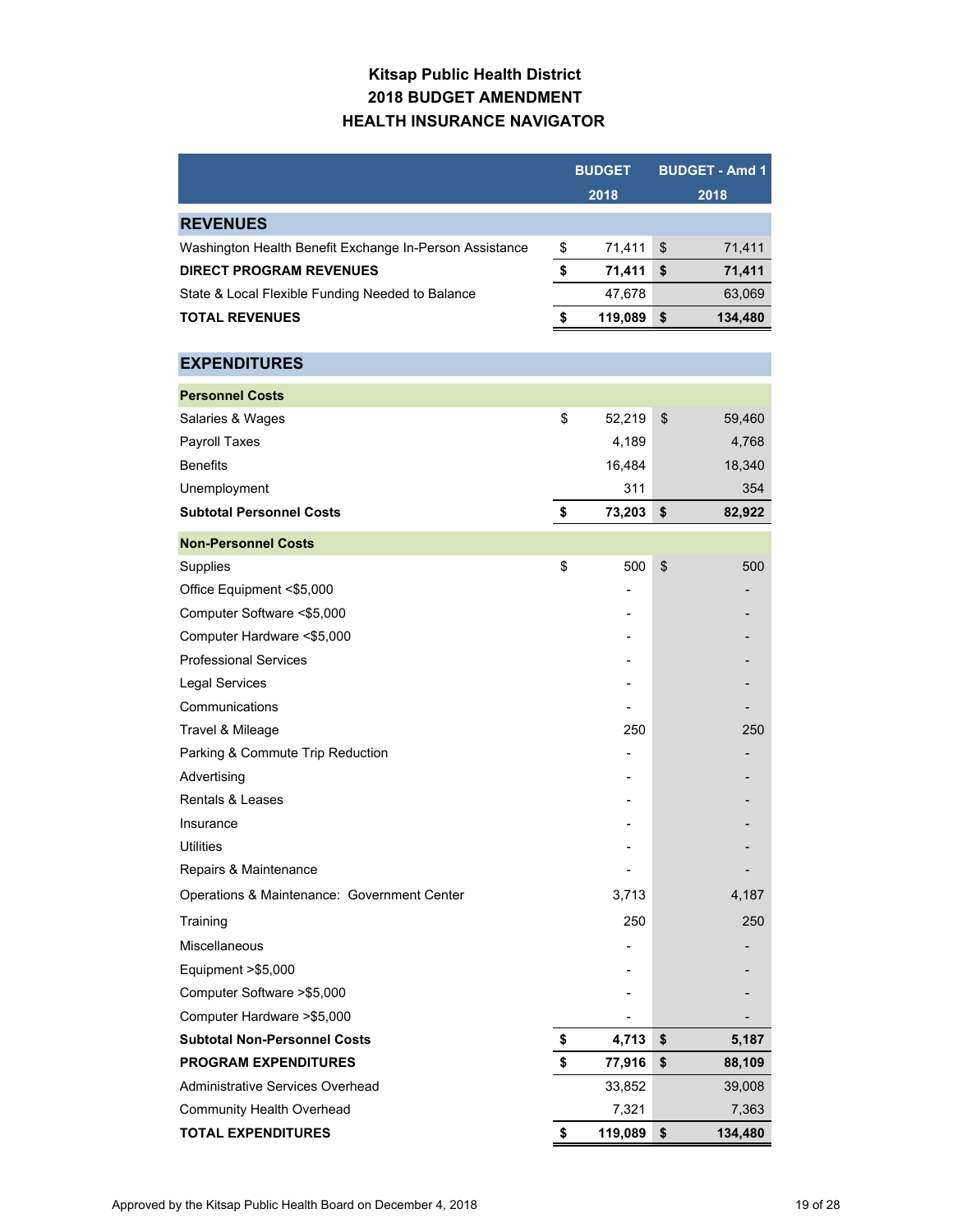### **Kitsap Public Health District 2018 BUDGET AMENDMENT INFECTIOUS DISEASE PREVENTION PROGRAM**

|                                                  | <b>BUDGET</b><br>2018 |         | <b>BUDGET - Amd 1</b><br>2018 |
|--------------------------------------------------|-----------------------|---------|-------------------------------|
| <b>REVENUES</b>                                  |                       |         |                               |
| DOH ConCon HIV Prevention - State                | \$                    | 40.000  | \$<br>40.000                  |
| DOH ConCon Adult Viral Hepatitis B               |                       |         |                               |
| DOH ConCon Adult Viral Hepatitis Prevention      |                       |         |                               |
| DOH ConCon STD Control                           |                       |         |                               |
| <b>Foundational Public Health Services</b>       |                       | 110,250 | 110,250                       |
| KC Solid Waste Tipping Fees (Needle Exchange)    |                       | 85,000  | 85,000                        |
| <b>DIRECT PROGRAM REVENUES</b>                   | \$                    | 235,250 | \$<br>235,250                 |
| State & Local Flexible Funding Needed to Balance |                       | 295,584 | 300,861                       |
| <b>TOTAL REVENUES</b>                            |                       | 530,834 | \$<br>536,111                 |

| <b>EXPENDITURES</b>                         |               |               |
|---------------------------------------------|---------------|---------------|
| <b>Personnel Costs</b>                      |               |               |
| Salaries & Wages                            | \$<br>174,913 | \$<br>167,159 |
| Payroll Taxes                               | 14,057        | 13,516        |
| <b>Benefits</b>                             | 36,482        | 46,501        |
| Unemployment                                | 1,038         | 998           |
| <b>Subtotal Personnel Costs</b>             | \$<br>226,490 | \$<br>228,174 |
| <b>Non-Personnel Costs</b>                  |               |               |
| Supplies                                    | \$<br>80,000  | \$<br>80,000  |
| Office Equipment <\$5,000                   |               |               |
| Computer Software <\$5,000                  |               |               |
| Computer Hardware <\$5,000                  | 4,165         | 4,165         |
| <b>Professional Services</b>                | 78,600        | 78,600        |
| <b>Legal Services</b>                       |               |               |
| Communications                              | 780           | 780           |
| Travel & Mileage                            | 200           | 200           |
| Parking & Commute Trip Reduction            | 600           | 864           |
| Advertising                                 |               |               |
| <b>Rentals &amp; Leases</b>                 |               |               |
| Insurance                                   |               |               |
| <b>Utilities</b>                            |               |               |
| Repairs & Maintenance                       |               |               |
| Operations & Maintenance: Government Center | 11,487        | 11,560        |
| Training                                    | 1,200         | 1,200         |
| <b>Miscellaneous</b>                        |               |               |
| Equipment >\$5,000                          |               |               |
| Computer Software >\$5,000                  |               |               |
| Computer Hardware >\$5,000                  |               |               |
| <b>Subtotal Non-Personnel Costs</b>         | \$<br>177,032 | \$<br>177,369 |
| <b>PROGRAM EXPENDITURES</b>                 | \$<br>403,522 | \$<br>405,543 |
| Administrative Services Overhead            | 104,677       | 109,894       |
| <b>Community Health Overhead</b>            | 22,635        | 20,674        |
| <b>TOTAL EXPENDITURES</b>                   | \$<br>530,834 | \$<br>536,111 |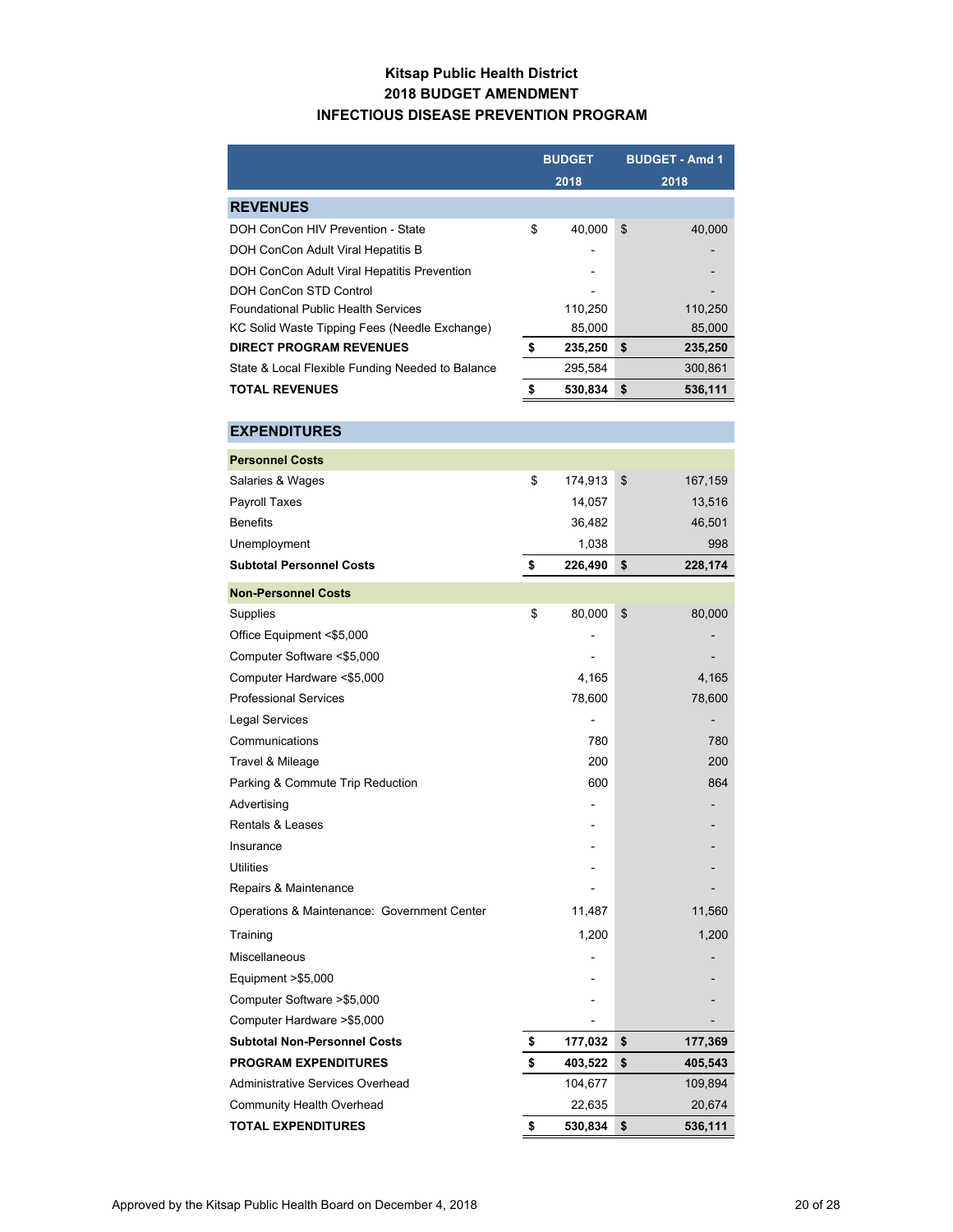### **Kitsap Public Health District 2018 BUDGET AMENDMENT TUBERCULOSIS PROGRAM**

|                                                       | <b>BUDGET</b>      | <b>BUDGET - Amd 1</b> |  |  |
|-------------------------------------------------------|--------------------|-----------------------|--|--|
|                                                       | 2018               | 2018                  |  |  |
| <b>REVENUES</b>                                       |                    |                       |  |  |
| <b>DSHS Medicaid Match - TB</b>                       | \$<br>20           | \$<br>20              |  |  |
| <b>DSHS Title Nineteen - TB</b>                       | 600                | 600                   |  |  |
| Kitsap County Tuberculosis Intergovermental           | 99,868             | 99,868                |  |  |
| Fees - TB                                             | 12,000             | 12,000                |  |  |
| Fees - TB Insurance                                   | 4,000              | 4,000                 |  |  |
| Other - TB                                            |                    |                       |  |  |
| <b>DIRECT PROGRAM REVENUES</b>                        | \$<br>116,488      | \$<br>116,488         |  |  |
| State & Local Flexible Funding Needed to Balance      |                    |                       |  |  |
| Draw from (Increase) in Tuberculosis Designated Funds | 17,739             | (12, 983)             |  |  |
| <b>TOTAL REVENUES</b>                                 | \$<br>134,227      | \$<br>103,505         |  |  |
|                                                       |                    |                       |  |  |
| <b>EXPENDITURES</b>                                   |                    |                       |  |  |
| <b>Personnel Costs</b>                                |                    |                       |  |  |
| Salaries & Wages                                      | \$<br>37,716       | \$<br>26,337          |  |  |
| Payroll Taxes                                         | 3,065              | 2,134                 |  |  |
| <b>Benefits</b>                                       | 12,876             | 6,233                 |  |  |
| Unemployment                                          | 225                | 157                   |  |  |
| <b>Subtotal Personnel Costs</b>                       | \$<br>53,882       | \$<br>34,861          |  |  |
|                                                       |                    |                       |  |  |
| <b>Non-Personnel Costs</b>                            |                    |                       |  |  |
| Supplies                                              | \$<br>3,140        | \$<br>3,140           |  |  |
| Office Equipment <\$5,000                             |                    |                       |  |  |
| Computer Software <\$5,000                            |                    |                       |  |  |
| Computer Hardware <\$5,000                            | 367                | 367                   |  |  |
| <b>Professional Services</b>                          | 36,700             | 36,700                |  |  |
| <b>Legal Services</b>                                 |                    |                       |  |  |
| Communications                                        | 720                | 720                   |  |  |
| Travel & Mileage                                      | 200                | 200                   |  |  |
| Parking & Commute Trip Reduction                      |                    |                       |  |  |
| Advertising                                           |                    |                       |  |  |
| Rentals & Leases                                      |                    |                       |  |  |
| Insurance                                             |                    |                       |  |  |
| <b>Utilities</b>                                      |                    |                       |  |  |
| Repairs & Maintenance                                 | 4,200              | 4,200                 |  |  |
| Operations & Maintenance: Government Center           | 2,733              | 1,763                 |  |  |
| Training                                              | 2,000              | 2,000                 |  |  |
| Miscellaneous                                         |                    |                       |  |  |
| Equipment >\$5,000                                    |                    |                       |  |  |
| Computer Software > \$5,000                           |                    |                       |  |  |
| Computer Hardware > \$5,000                           |                    |                       |  |  |
| <b>Subtotal Non-Personnel Costs</b>                   | \$<br>50,060       | \$<br>49,090          |  |  |
| <b>PROGRAM EXPENDITURES</b>                           | \$<br>103,942      | \$<br>83,951          |  |  |
| Administrative Services Overhead                      | 24,898             | 16,443                |  |  |
| <b>Community Health Overhead</b>                      | 5,387              | 3,111                 |  |  |
| <b>TOTAL EXPENDITURES</b>                             | \$<br>$134,227$ \$ | 103,505               |  |  |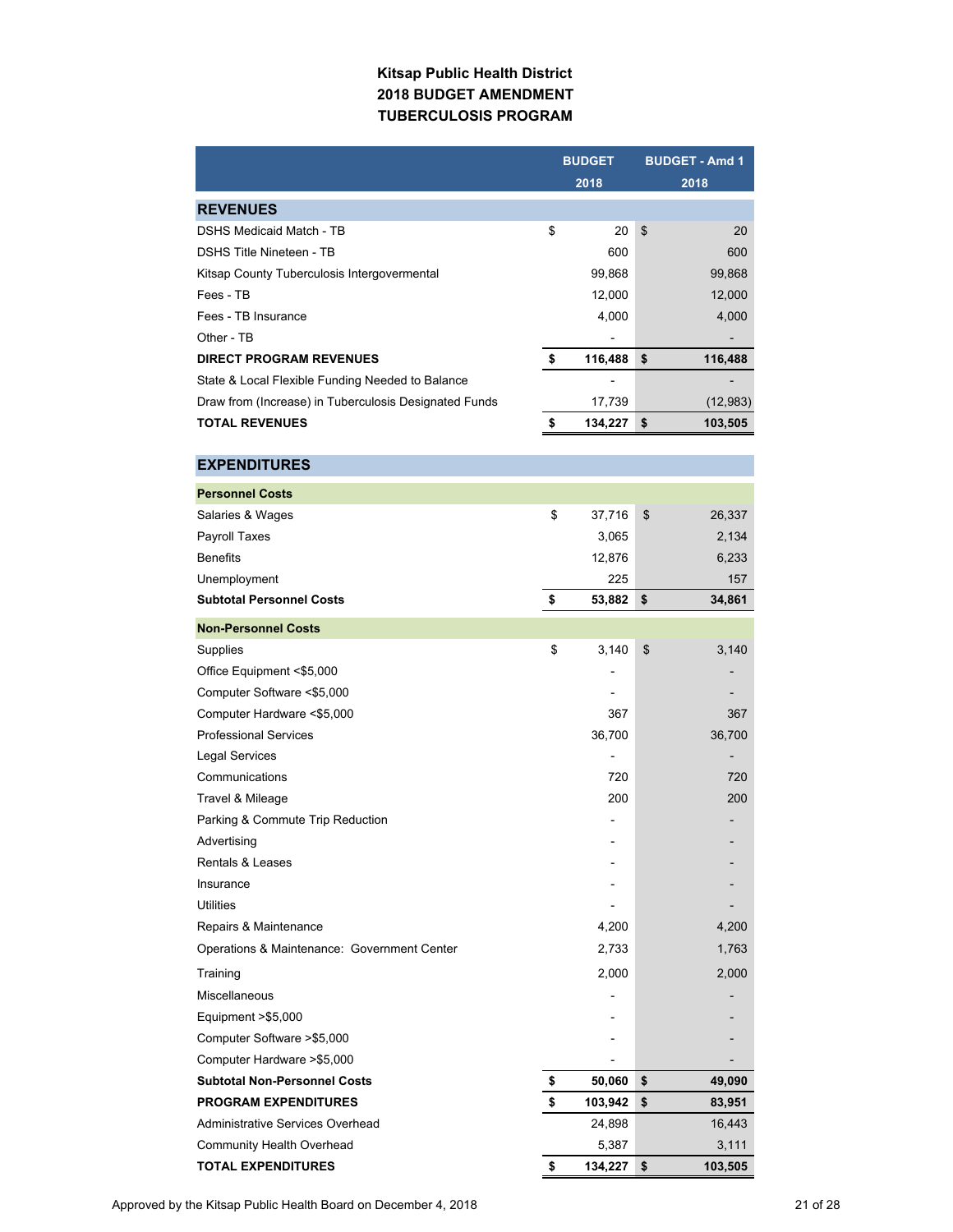### **Kitsap Public Health District 2018 BUDGET AMENDMENT ENVIRONMENTAL HEALTH DIVISION - SUMMARY**

|                                                  | <b>BUDGET</b>   | <b>BUDGET - Amd 1</b> |
|--------------------------------------------------|-----------------|-----------------------|
|                                                  | 2018            | 2018                  |
| <b>REVENUES</b>                                  |                 |                       |
| <b>DIRECT PROGRAM REVENUES</b>                   | \$<br>5,612,277 | \$<br>5,712,253       |
| State & Local Flexible Funding Needed to Balance | 293,094         | 233,635               |
| Draw from (Increase) Reserves                    | 139,835         | 93,744                |
| <b>TOTAL REVENUES</b>                            | \$<br>6,045,206 | \$<br>6,039,632       |
|                                                  |                 |                       |
| <b>EXPENDITURES</b>                              |                 |                       |
| <b>Personnel Costs</b>                           |                 |                       |
| Salaries & Wages                                 | \$<br>2,677,261 | \$<br>2,694,134       |
| Payroll Taxes                                    | 214,441         | 215,955               |
| <b>Benefits</b>                                  | 784,197         | 797,894               |
| Unemployment                                     | 15,917          | 16,022                |
| <b>Subtotal Personnel Costs</b>                  | \$<br>3,691,816 | \$<br>3,724,005       |
| <b>Non-Personnel Costs</b>                       |                 |                       |
| Supplies                                         | \$<br>44,652    | \$<br>44,652          |
| Office Equipment <\$5,000                        | 3,000           | 3,000                 |
| Computer Software <\$5,000                       |                 |                       |
| Computer Hardware <\$5,000                       | 47,528          | 47,528                |
| <b>Professional Services</b>                     | 222,492         | 139,992               |
| <b>Legal Services</b>                            | 31,304          | 31,304                |
| Communications                                   | 26,603          | 26,603                |
| Travel & Mileage                                 | 53,090          | 53,090                |
| Parking & Commute Trip Reduction                 | 8,610           | 6,449                 |
| Advertising                                      | 4,500           | 4,500                 |
| <b>Rentals &amp; Leases</b>                      | 9,828           | 9,828                 |
| Insurance                                        | 1,614           | 1,614                 |
| <b>Utilities</b>                                 |                 |                       |
| Repairs & Maintenance                            | 19,258          | 19,258                |
| Operations & Maintenance: Government Center      | 180,787         | 181,735               |
| Training                                         | 24,446          | 24,446                |
| Miscellaneous                                    | 27,676          | 27,676                |
| Equipment >\$5,000                               |                 |                       |
| Computer Software > \$5,000                      |                 |                       |
| Computer Hardware > \$5,000                      |                 |                       |
| <b>Subtotal Non-Personnel Costs</b>              | \$<br>705,388   | \$<br>621,675         |
| <b>PROGRAM EXPENDITURES</b>                      | \$<br>4,397,204 | \$<br>4,345,680       |
| Administrative Services Overhead                 | 1,506,740       | 1,552,691             |
| <b>Environmental Health Overhead</b>             | 141,262         | 141,261               |
| <b>TOTAL EXPENDITURES</b>                        | \$<br>6,045,206 | \$<br>6,039,632       |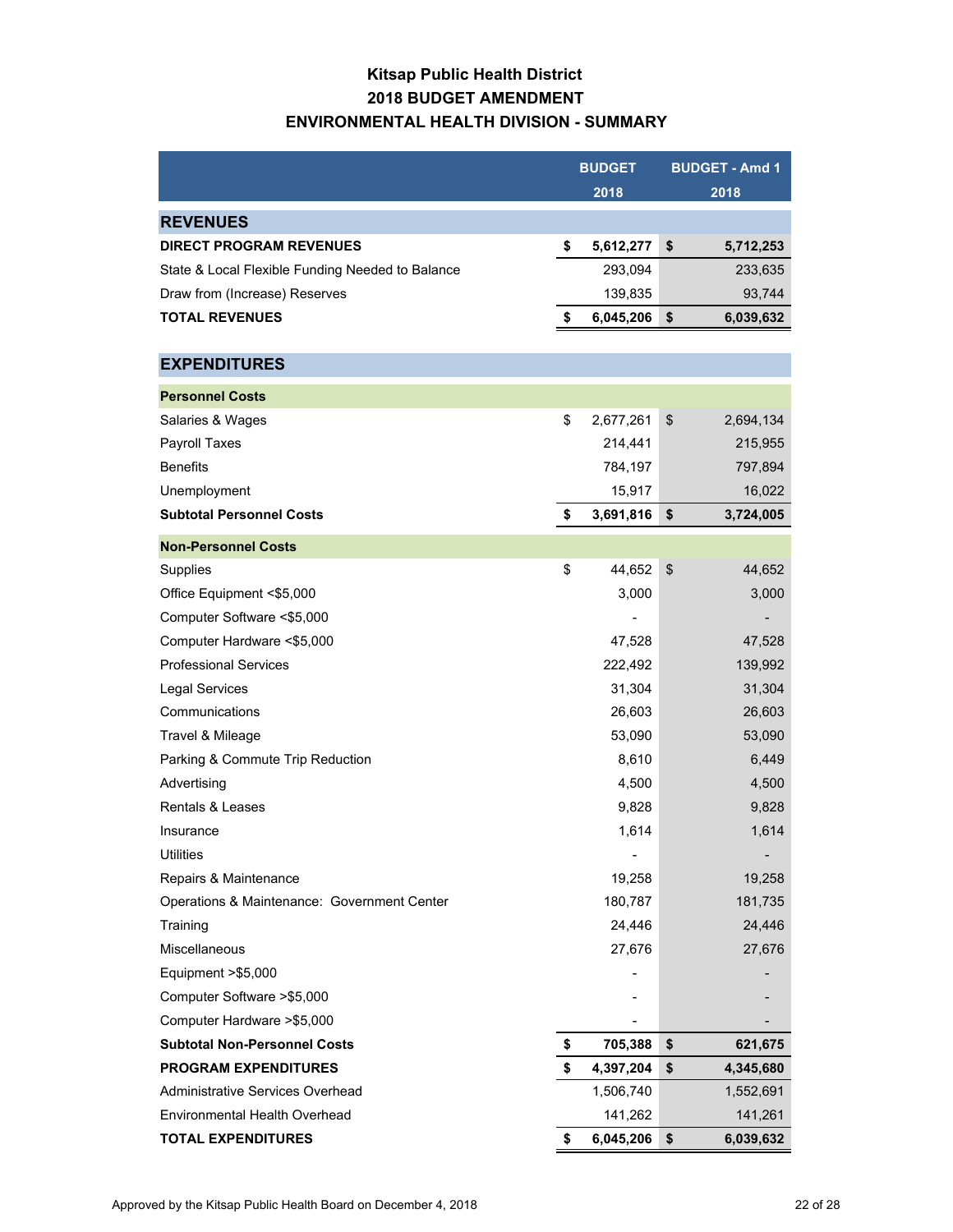# **Kitsap Public Health District 2018 BUDGET AMENDMENT ENVIRONMENTAL HEALTH DIVISION ADMINISTRATION**

|                                             | <b>BUDGET</b> | <b>BUDGET - Amd 1</b> |
|---------------------------------------------|---------------|-----------------------|
|                                             | 2018          | 2018                  |
| <b>REVENUES</b>                             |               |                       |
| N/A - None                                  | \$            | \$                    |
| <b>TOTAL REVENUES</b>                       | \$            | \$                    |
|                                             |               |                       |
| <b>EXPENDITURES</b>                         |               |                       |
| <b>Personnel Costs</b>                      |               |                       |
| Salaries & Wages                            | \$<br>93,915  | 93,915<br>\$          |
| Payroll Taxes                               | 7,391         | 7,391                 |
| <b>Benefits</b>                             | 25,518        | 25,518                |
| Unemployment                                | 561           | 561                   |
| <b>Subtotal Personnel Costs</b>             | \$<br>127,385 | \$<br>127,385         |
| <b>Non-Personnel Costs</b>                  |               |                       |
| Supplies                                    | \$<br>1,500   | \$<br>1,500           |
| Office Equipment <\$5,000                   |               |                       |
| Computer Software <\$5,000                  |               |                       |
| Computer Hardware <\$5,000                  | 4,175         | 4,175                 |
| <b>Professional Services</b>                |               |                       |
| <b>Legal Services</b>                       | 1,000         | 1,000                 |
| Communications                              | 588           | 588                   |
| Travel & Mileage                            | 1,080         | 1,080                 |
| Parking & Commute Trip Reduction            |               |                       |
| Advertising                                 |               |                       |
| <b>Rentals &amp; Leases</b>                 |               |                       |
| Insurance                                   |               |                       |
| <b>Utilities</b>                            |               |                       |
| Repairs & Maintenance                       | 4,265         | 4,265                 |
| Operations & Maintenance: Government Center |               |                       |
| Training                                    | 960           | 960                   |
| Miscellaneous                               | 308           | 308                   |
| Equipment >\$5,000                          |               |                       |
| Computer Software > \$5,000                 |               |                       |
| Computer Hardware > \$5,000                 |               |                       |
| <b>Subtotal Non-Personnel Costs</b>         | \$<br>13,876  | \$<br>13,876          |
| <b>PROGRAM EXPENDITURES</b>                 | \$<br>141,261 | \$<br>141,261         |
| Environmental Health Overhead               | (141, 261)    | (141, 261)            |
| TOTAL EXPENDITURES W/OVERHEAD DISTRIBUTED   | \$            | \$                    |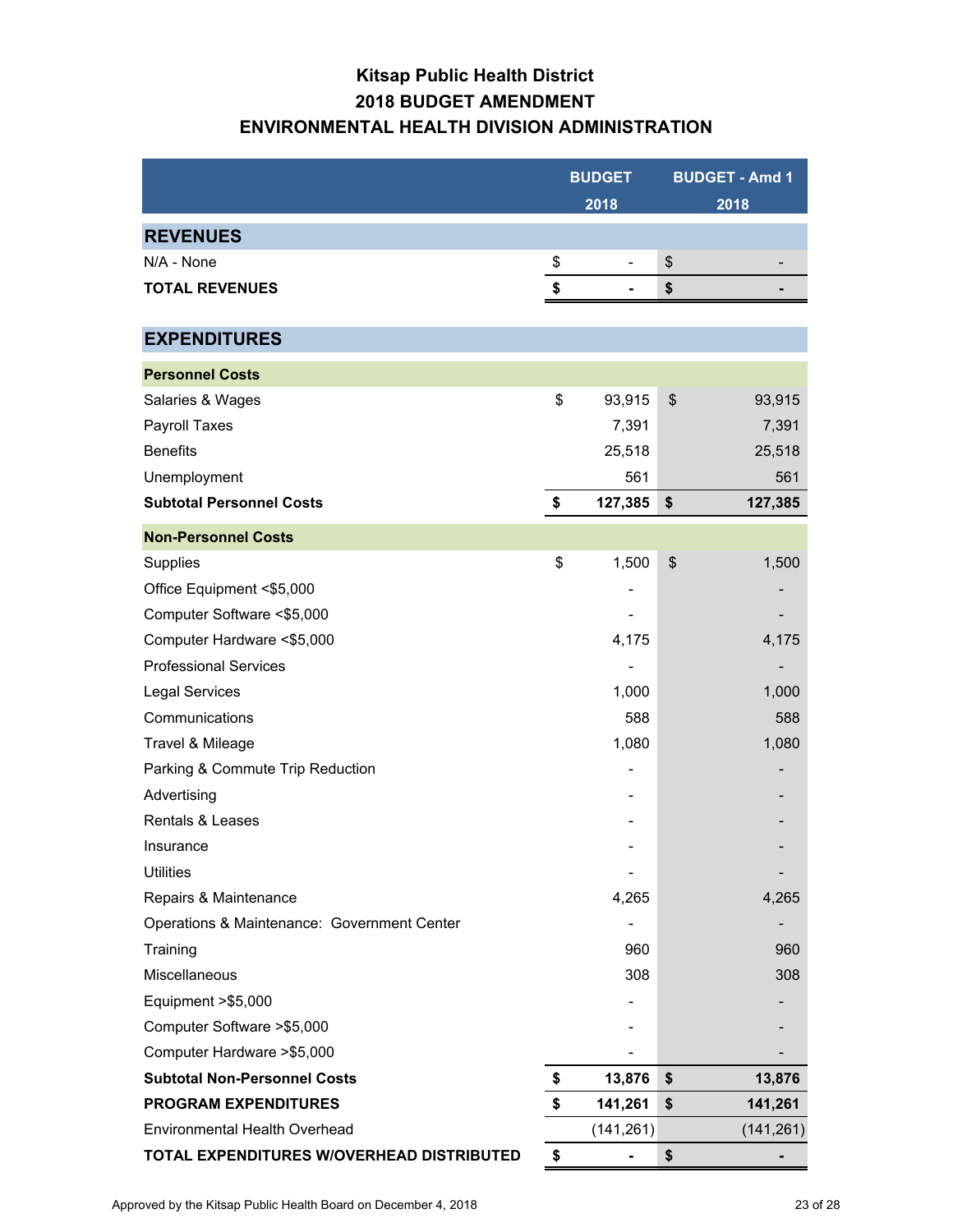#### **Kitsap Public Health District 2018 BUDGET AMENDMENT DRINKING WATER PROGRAM**

|                                                      |    | <b>BUDGET</b><br>2018 | <b>BUDGET - Amd 1</b><br>2018 |         |  |
|------------------------------------------------------|----|-----------------------|-------------------------------|---------|--|
| <b>REVENUES</b>                                      |    |                       |                               |         |  |
| <b>DOE Well Construction</b>                         | \$ | 22,821                | \$                            | 22,821  |  |
| Group B Water Systems                                |    | 20,000                |                               | 10,000  |  |
| Public Utility District Well Construction            |    | 10,000                |                               | 10,000  |  |
| Clean Water Kitsap                                   |    | 10,000                |                               | 10,000  |  |
| Certifications - DW                                  |    |                       |                               |         |  |
| DOH Con Con Drinking Water Group A SS                |    | 19,500                |                               | 14,750  |  |
| DOH Con Con Drinking Water Group A TA                |    | 2,400                 |                               | 2,000   |  |
| Building Site Applications - DW                      |    | 215,776               |                               | 215,776 |  |
| Water Status Reports (Loan Inspections)              |    | 13,196                |                               | 13,196  |  |
| Plan Reviews - DW                                    |    | 3,363                 |                               | 3,363   |  |
| Land Use - DW                                        |    | 4,680                 |                               | 4,680   |  |
| Waivers - DW                                         |    | 1,560                 |                               | 1,560   |  |
| Well Site Inspections                                |    | 14,890                |                               | 14,890  |  |
| Other - Drinking Water                               |    |                       |                               |         |  |
| <b>Water Sanitary Surveys</b>                        |    | 27,950                |                               | 27,950  |  |
| <b>Building Clearances - DW</b>                      |    | 41,395                |                               | 41,395  |  |
| Well Decommissioning                                 |    | 12,714                |                               | 12,714  |  |
| <b>DIRECT PROGRAM REVENUES</b>                       | s. | 420,245               | \$                            | 405,095 |  |
| State & Local Flexible Funding Needed to Balance     |    | 24.372                |                               |         |  |
| Draw from (Increase) Drinking Water Designated Funds |    | 111,435               |                               | 145,564 |  |
| <b>TOTAL REVENUES</b>                                | \$ | 556,052               | \$                            | 550,659 |  |

### **EXPENDITURES**

| <b>Personnel Costs</b>                      |               |               |
|---------------------------------------------|---------------|---------------|
| Salaries & Wages                            | \$<br>257,047 | \$<br>252,123 |
| Payroll Taxes                               | 20,588        | 20,191        |
| <b>Benefits</b>                             | 72,746        | 72,571        |
| Unemployment                                | 1,531         | 1,502         |
| <b>Subtotal Personnel Costs</b>             | \$<br>351,912 | \$<br>346,387 |
| <b>Non-Personnel Costs</b>                  |               |               |
| Supplies                                    | \$<br>1,252   | \$<br>1,252   |
| Office Equipment <\$5,000                   |               |               |
| Computer Software <\$5,000                  |               |               |
| Computer Hardware <\$5,000                  | 2,021         | 2,021         |
| <b>Professional Services</b>                | 400           | 400           |
| <b>Legal Services</b>                       | 2,500         | 2,500         |
| Communications                              | 796           | 796           |
| Travel & Mileage                            | 1,905         | 1,905         |
| Parking & Commute Trip Reduction            | 378           | 264           |
| Advertising                                 |               |               |
| Rentals & Leases                            |               |               |
| Insurance                                   |               |               |
| <b>Utilities</b>                            |               |               |
| Repairs & Maintenance                       |               |               |
| Operations & Maintenance: Government Center | 17,849        | 17,513        |
| Training                                    | 390           | 390           |
| Miscellaneous                               |               |               |
| Equipment >\$5,000                          |               |               |
| Computer Software >\$5,000                  |               |               |
| Computer Hardware >\$5,000                  |               |               |
| <b>Subtotal Non-Personnel Costs</b>         | \$<br>27,491  | \$<br>27,041  |
| <b>PROGRAM EXPENDITURES</b>                 | \$<br>379,403 | \$<br>373,428 |
| Administrative Services Overhead            | 162,699       | 163,574       |
| Environmental Health Overhead               | 13,950        | 13,657        |
| <b>TOTAL EXPENDITURES</b>                   | \$<br>556,052 | \$<br>550,659 |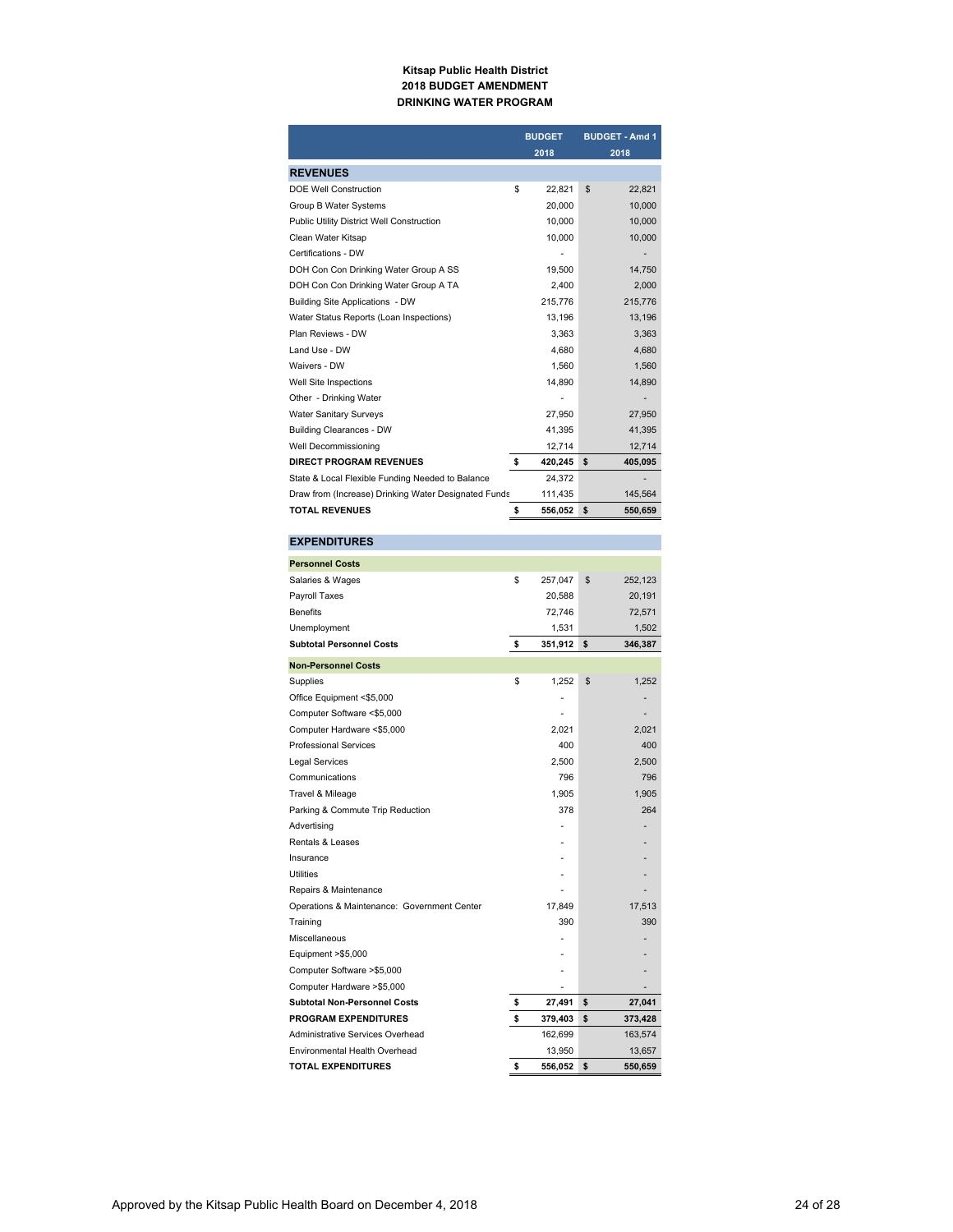### **Kitsap Public Health District 2018 BUDGET AMENDMENT FOOD & LIVING ENVIRONMENT PROGRAM**

|                                                  | <b>BUDGET</b><br>2018 | <b>BUDGET - Amd 1</b><br>2018 |
|--------------------------------------------------|-----------------------|-------------------------------|
| <b>REVENUES</b>                                  |                       |                               |
| DOH Con Con Beach NEP                            | \$<br>19,200          | \$                            |
| DOH Con Con Shellfish                            | 14,000                |                               |
| FDA Food Program Technology Update Grant         |                       |                               |
| <b>USDA OSPI Interlocal</b>                      |                       |                               |
| Clean Water Kitsap - Food & LE                   | 7.800                 | 7.800                         |
| Clean Water Kitsap - Beach / RSF                 |                       |                               |
| Clean Water Kitsap - LMP                         |                       |                               |
| Establishments                                   | 602,233               | 602,233                       |
| <b>Food Handler Permits</b>                      | 11,804                | 11,804                        |
| Food Handler Permits - TPCHD                     | 85.561                | 85.561                        |
| <b>Temporary Permits</b>                         | 37.325                | 37,325                        |
| Camps                                            | 3,120                 | 3,120                         |
| Pools/Spas                                       | 62.478                | 62.478                        |
| <b>LE Reinspections</b>                          | 1,100                 | 1,100                         |
| <b>LE School Plan Review</b>                     | 10,000                | 10,000                        |
| Other - Food & Living Environment                | 500                   | 500                           |
| <b>Food Establishment Reinspections</b>          | 23.445                | 23,445                        |
| Port Gamble S'Klallam Tribe                      | 1.300                 | 1.300                         |
| Plan Reviews - Food & LE                         | 26,047                | 26,047                        |
| School Inspections                               | 7,800                 | 7,800                         |
| <b>DIRECT PROGRAM REVENUES</b>                   | \$<br>913,713         | \$<br>880,513                 |
| State & Local Flexible Funding Needed to Balance | 109,929               | 211,668                       |
| <b>TOTAL REVENUES</b>                            | \$<br>1,023,642       | \$<br>1,092,181               |

### **Personnel Costs** Salaries & Wages \$ 462,257 \$ 484,727 Payroll Taxes 37,004 38,781 Benefits 129,412 146,415 Unemployment 2,733 2,867 **Subtotal Personnel Costs \$ 631,406 \$ 672,790**

**EXPENDITURES**

| <b>Non-Personnel Costs</b>                  |                 |                 |
|---------------------------------------------|-----------------|-----------------|
| Supplies                                    | \$<br>6,000     | 6,000<br>\$     |
| Office Equipment <\$5,000                   | 1,000           | 1,000           |
| Computer Software <\$5,000                  |                 |                 |
| Computer Hardware <\$5,000                  | 2,625           | 2,625           |
| <b>Professional Services</b>                |                 |                 |
| <b>Legal Services</b>                       | 2,000           | 2,000           |
| Communications                              | 5,829           | 5,829           |
| Travel & Mileage                            | 18,710          | 18,710          |
| Parking & Commute Trip Reduction            | 2,430           | 1,439           |
| Advertising                                 | 500             | 500             |
| Rentals & Leases                            |                 |                 |
| Insurance                                   |                 |                 |
| <b>Utilities</b>                            |                 |                 |
| Repairs & Maintenance                       |                 |                 |
| Operations & Maintenance: Government Center | 32,024          | 34,000          |
| Training                                    | 2,336           | 2,336           |
| Miscellaneous                               | 1,850           | 1,850           |
| Equipment >\$5,000                          |                 |                 |
| Computer Software >\$5,000                  |                 |                 |
| Computer Hardware >\$5,000                  |                 |                 |
| <b>Subtotal Non-Personnel Costs</b>         | \$<br>75,304    | \$<br>76,289    |
| <b>PROGRAM EXPENDITURES</b>                 | \$<br>706,710   | \$<br>749,079   |
| Administrative Services Overhead            | 291,921         | 316,702         |
| <b>Environmental Health Overhead</b>        | 25,011          | 26,400          |
| <b>TOTAL EXPENDITURES</b>                   | \$<br>1,023,642 | \$<br>1,092,181 |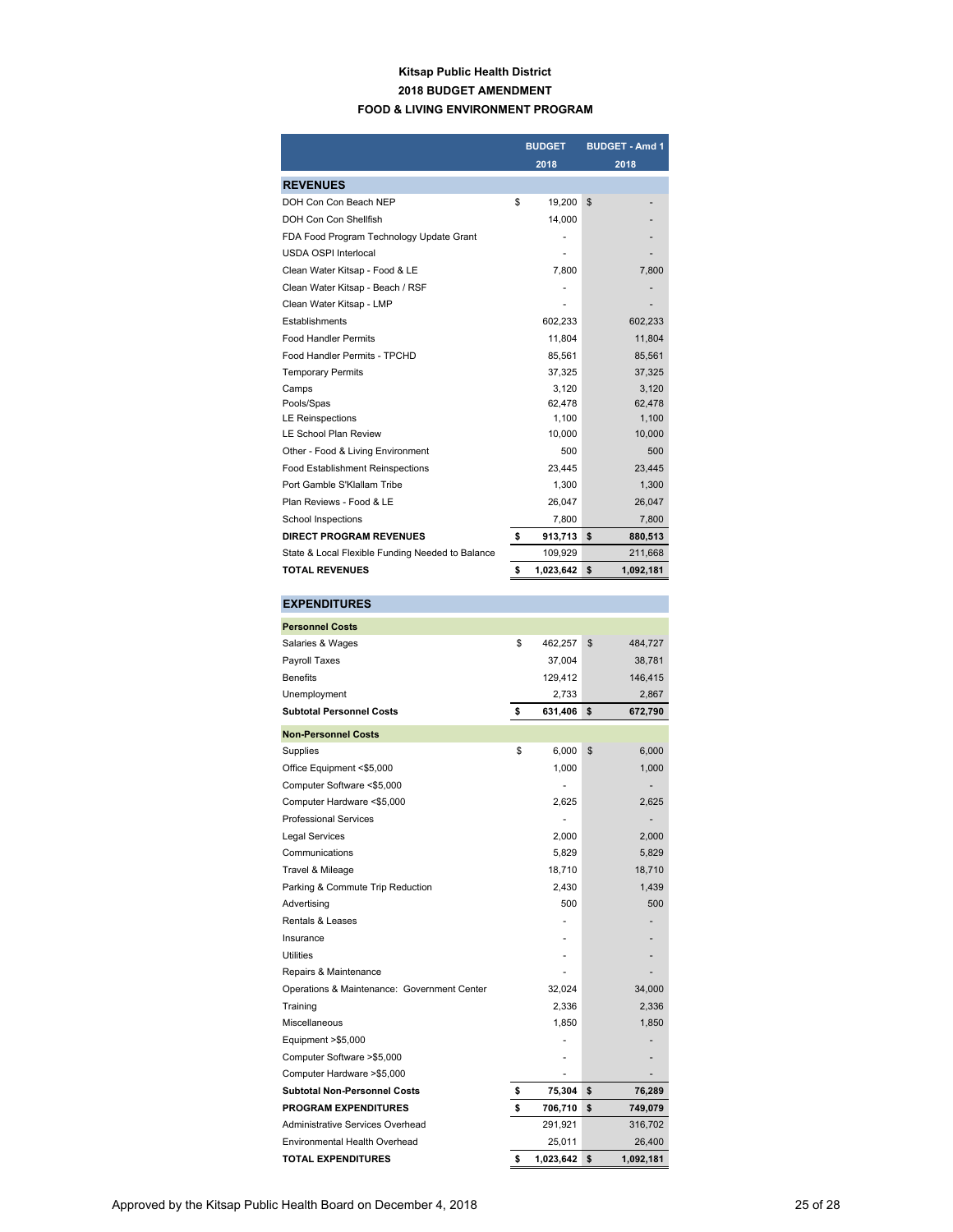### **KITSAP PUBLIC HEALTH DISTRICT 2018 BUDGET AMENDMENT ONSITE SEWAGE - PERMITTING, OPERATIONS & MAINTENANCE**

|                                                         | <b>BUDGET</b>   | <b>BUDGET - Amd 1</b> |
|---------------------------------------------------------|-----------------|-----------------------|
|                                                         | 2018            | 2018                  |
| <b>REVENUES</b>                                         |                 |                       |
| DOH ConCon EPA NEP Round 5                              | \$              | \$                    |
| DOH ConCon - PS OSS LMP Implementation - DB Enhancement | 60,000          | 60,000                |
| Kitsap County Septage Tipping Fees - OSS                |                 |                       |
| Clean Water Kitsap                                      |                 |                       |
| <b>Installer Certifications</b>                         | 9.945           | 9,945                 |
| Septic Tank Pumper Certifications                       | 5,980           | 5,980                 |
| <b>O&amp;M Certifications</b>                           | 7,605           | 7,605                 |
| <b>Delinquent Certification Renewals</b>                | 723             | 723                   |
| <b>Sewage Permits</b>                                   | 399.100         | 399,100               |
| <b>Building Clearances</b>                              | 84,970          | 84,970                |
| <b>Property Conveyance Reports</b>                      | 627,660         | 627,660               |
| <b>Building Site Applications Reinspections</b>         |                 |                       |
| Operations & Maintenance Annual Report Fees             | 480.000         | 480,000               |
| <b>Building Site Application Waivers</b>                | 23,400          | 23,400                |
| <b>Building Site Applications</b>                       | 419.900         | 419,900               |
| Land Use                                                | 14,207          | 14,207                |
| Other - OSS                                             | 2,409           | 2,409                 |
| <b>Water Samples</b>                                    | 5,858           | 5,858                 |
| <b>OSS Misc</b>                                         |                 |                       |
| <b>DIRECT PROGRAM REVENUES</b>                          | \$<br>2,141,757 | \$<br>2,141,757       |
| Local \$ Needed To Balance                              |                 |                       |
| Draw from (Increase) On-Site Designated Funds           | (93, 743)       | (70, 020)             |
| <b>TOTAL REVENUES</b>                                   | \$<br>2,048,014 | -\$<br>2,071,737      |

| <b>EXPENDITURES</b>                         |                 |                 |
|---------------------------------------------|-----------------|-----------------|
| <b>Personnel Costs</b>                      |                 |                 |
| Salaries & Wages                            | \$<br>897,520   | \$<br>898,773   |
| Payroll Taxes                               | 72,041          | 72,222          |
| <b>Benefits</b>                             | 264,686         | 272,072         |
| Unemployment                                | 5,345           | 5,354           |
| <b>Subtotal Personnel Costs</b>             | \$<br>1,239,592 | \$<br>1,248,421 |
| <b>Non-Personnel Costs</b>                  |                 |                 |
| Supplies                                    | \$<br>7.200     | \$<br>7,200     |
| Office Equipment                            |                 |                 |
| <b>Computer Software</b>                    |                 |                 |
| <b>Computer Hardware</b>                    | 33,746          | 33,746          |
| <b>Professional Services</b>                | 9,592           | 9,592           |
| <b>Legal Services</b>                       | 9,804           | 9,804           |
| Communications                              | 6,139           | 6,139           |
| Travel & Mileage                            | 21,403          | 21,403          |
| Parking & Commute Trip Reduction            | 2,862           | 1,846           |
| Advertising                                 |                 |                 |
| Rentals & Leases                            |                 |                 |
| Insurance                                   |                 |                 |
| <b>Utilities</b>                            |                 |                 |
| Repairs & Maintenance                       | 9,276           | 9,276           |
| Operations & Maintenance: Government Center | 62,872          | 63,086          |
| Training                                    | 5,760           | 5,760           |
| <b>Miscellaneous</b>                        | 17,568          | 17,568          |
| Equipment                                   | ä,              |                 |
| <b>Computer Software</b>                    |                 |                 |
| <b>Computer Hardware</b>                    |                 |                 |
| <b>Subtotal Non-Personnel Costs</b>         | \$<br>186,222   | \$<br>185,420   |
| <b>PROGRAM EXPENDITURES</b>                 | \$<br>1,425,814 | \$<br>1,433,841 |
| <b>Administrative Services Overhead</b>     | 573,068         | 588,803         |
| Environmental Health Overhead               | 49,132          | 49,093          |
| <b>TOTAL EXPENDITURES</b>                   | \$<br>2,048,014 | \$<br>2,071,737 |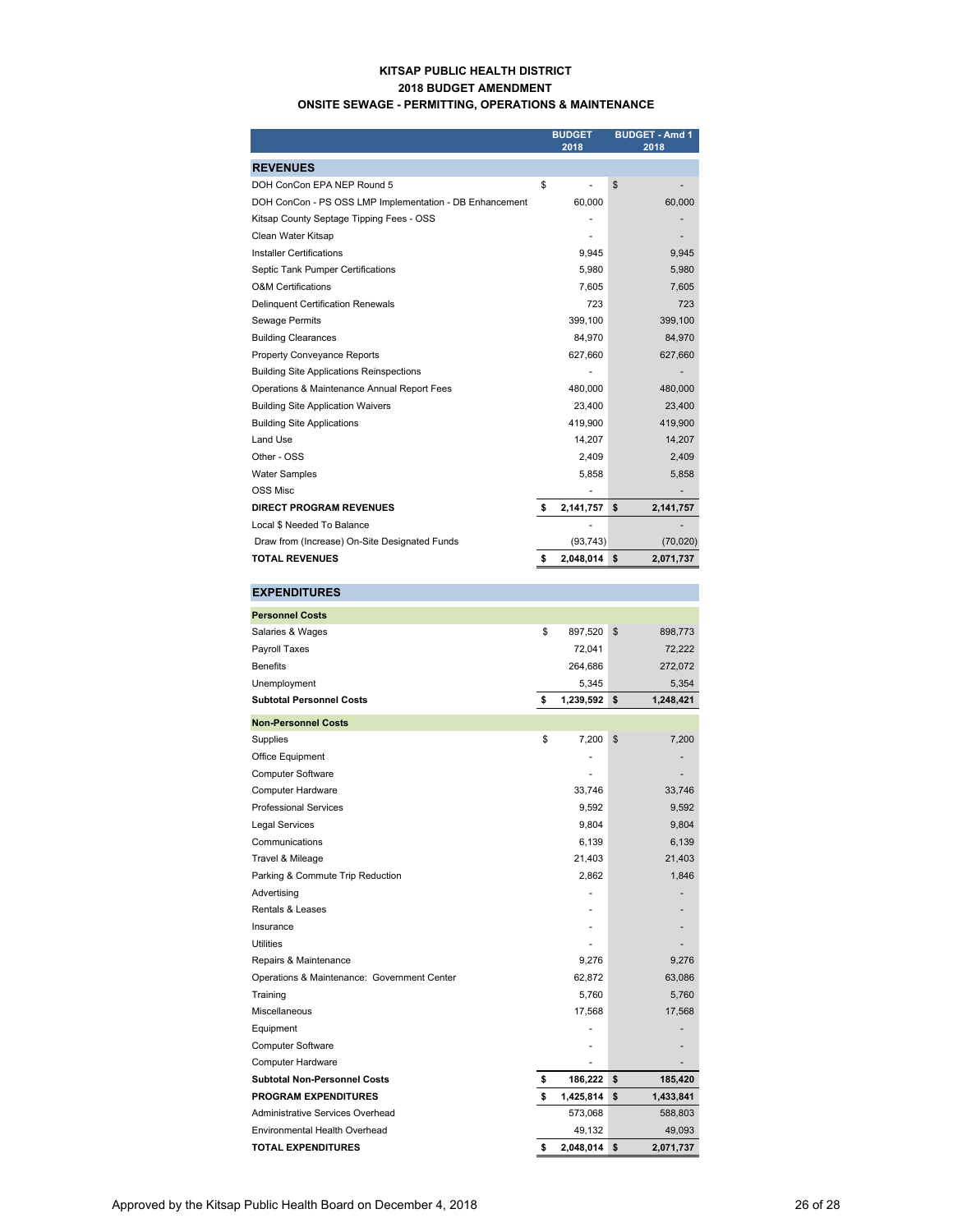### **Kitsap Public Health District 2018 BUDGET AMENDMENT POLLUTION IDENTIFICATION & CORRECTION PROGRAM**

|                                                  | <b>BUDGET</b>   |    | <b>BUDGET - Amd 1</b> |
|--------------------------------------------------|-----------------|----|-----------------------|
|                                                  | 2018            |    | 2018                  |
| <b>REVENUES</b>                                  |                 |    |                       |
| Rec Shellfish/Biotoxin PSAA                      | \$              | \$ | 18,750                |
| Hood Canal Coordinating Council - Phase 3        |                 |    | 28,000                |
| NEP Beach PS SSI 1-5 PIC Task 4                  |                 |    | 5,800                 |
| Beach FFY18 Swimming Beach ACT Grant             |                 |    | 14,000                |
| DOE Kitsap County 4A & 4B Project - Federal      | 79,104          |    | 51,674                |
| DOE CCWF Kitsap County 4A & 4B Project - State   | 33,396          |    | 21,820                |
| NEP Kitsap PIC NTA                               | 24,000          |    | 24,000                |
| <b>Hood Canal Coordinating Council</b>           | 28,000          |    |                       |
| Clean Water Kitsap                               | 1,082,200       |    | 1,082,200             |
| City of Poulsbo Stormwater                       | 9,000           |    | 9,000                 |
| Kitsap County Septic Tipping Fees                | 124,763         |    | 124,763               |
| New Unassigned Revenue <sup>1</sup>              |                 |    |                       |
| <b>DIRECT PROGRAM REVENUES</b>                   | \$<br>1,380,463 | \$ | 1,380,007             |
| State & Local Flexible Funding Needed to Balance | 158,793         |    | 21,967                |
| <b>TOTAL REVENUES</b>                            | 1,539,256       | \$ | 1,401,974             |
|                                                  |                 |    |                       |

### **EXPENDITURES Personnel Costs** Salaries & Wages 670,783 \$ 570,783 \$ 552,905 Payroll Taxes 44,393 Benefits 183,226 162,724 Unemployment 3,382 3,274 **Subtotal Personnel Costs 803,172 \$ 763,296 \$ Non-Personnel Costs** Supplies 22,700 \$ 22,700 \$ Office Equipment <\$5,000 Computer Software <\$5,000 - - Computer Hardware <\$5,000 2,450 2,450 Professional Services 207,500 125,000 **Legal Services** 12,000 12,000 12,000 12,000 12,000 12,000 12,000 12,000 12,000 12,000 12,000 12,000 12,000 12,000 12,000 12,000 12,000 12,000 12,000 12,000 12,000 12,000 12,000 12,000 12,000 12,000 12,000 12,000 12,000 12 Communications 6,751 6,751 Travel & Mileage 7,992 7,992 Parking & Commute Trip Reduction 2,700 2,373 Advertising the contract of the contract of the contract of the contract of the contract of the contract of the contract of the contract of the contract of the contract of the contract of the contract of the contract of th Rentals & Leases 9,828 9,828 Insurance 1,076 1,076 Utilities - - Repairs & Maintenance 6,217 5,217 Operations & Maintenance: Government Center 40,736 40,736 Training 9,000 9,000 Miscellaneous 4,950 4,950 4,950 4,950 4,950 4,950 4,950 4,950 4,950 4,950 4,950 4,950 4,950 4,950 4,950 4,950 4,950 4,950 4,950 4,950 4,950 4,950 4,950 4,950 4,950 4,950 4,950 4,950 4,950 4,950 4,950 4,950 4,950 4,950 4,95 Equipment  $> $5,000$ Computer Software >\$5,000 - - Computer Hardware > \$5,000 **Subtotal Non-Personnel Costs 332,900 \$ 247,923 \$ PROGRAM EXPENDITURES 1,136,072 \$** 1,136,072 **\$** 1,011,219 Administrative Services Overhead 371,361 360,667 Environmental Health Overhead 31,823 30,088 **TOTAL EXPENDITURES 1,539,256 \$ 1,401,974 \$**